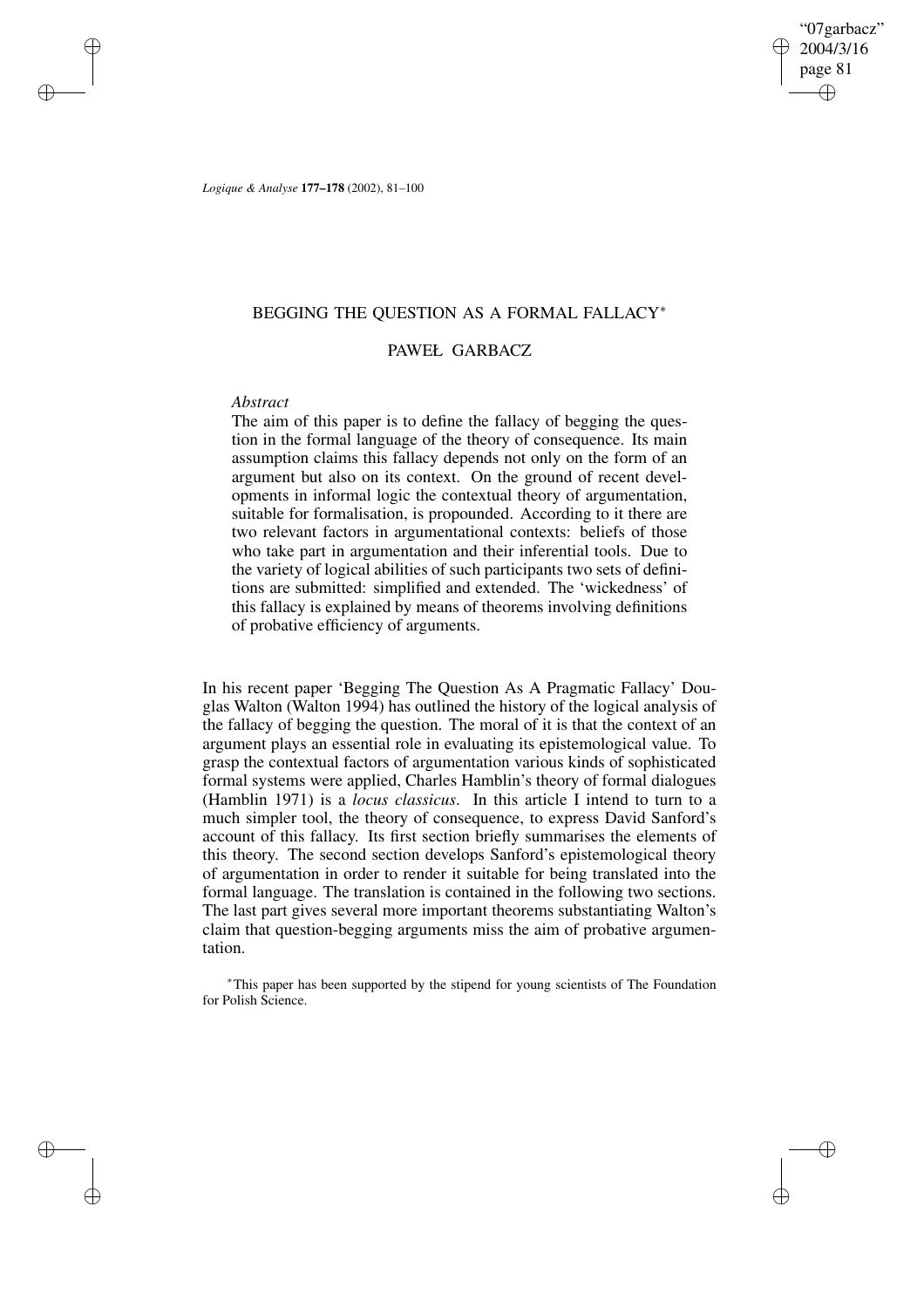#### 82 PAWEŁ GARBACZ

"07garbacz" 2004/3/16 page 82

✐

✐

✐

✐

## I. *Formal background*<sup>1</sup>

I will briefly recollect some basic definitions and theorems from the theory of consequence. Let  $L$  denote a language that contains the language of the lower predicate calculus. Let *FIN* be the set of all finite subsets of L. A *consequence operation* in L is a function  $C: \wp(L) \to \wp(L)$  that satisfies:

(D1) For all sets  $X, Y \subseteq L$ : (i)  $X \subseteq C(X)$ , (ii)  $X \subseteq Y \to C(X) \subseteq C(Y)$ , (iii)  $C(C(X)) \subseteq C(X)$ , (iv)  $\forall \alpha \in L[\alpha \in C(X) \rightarrow \exists Y \subseteq X(Y \in FIN \land \alpha \in C(Y))].$ 

Let  $C$  denote the set of all consequence operations in  $L$ . They may be ordered in C with respect to their strength:

(D2)  $C_1 \leq C_2 \equiv \forall X \subseteq L(C_1(X) \subseteq C_2(X)).$ (T1) The pair  $\langle C, \leq \rangle$  is a complete lattice.

The strongest operation in C is the *inconsistent consequence INC*:

(D3)  $C = INC \equiv \forall X \subseteq L C(X) = L$ ,

and the weakest operation is called the *idle consequence ID*:

(D4)  $C = ID \equiv \forall X \subseteq L C(X) = X$ .

A set of sentences X is C-inconsistent if  $C(X) = L$ ; otherwise X is C*consistent*.

An *inference* in L will be viewed as a pair  $\langle X, \alpha \rangle$  such that  $X \in FIN$  and  $\alpha \in L$ . Instead of " $\langle X, \alpha \rangle$ ", I will also write " $X \vdash \alpha$ ". An inference  $\langle X, \alpha \rangle$ is an *inference* of  $\dot{C}$  if and only if  $\alpha \in C(X)$ . A *rule* of *inference* r is a non-empty set of pairs  $\langle X, \alpha \rangle$ . In other words,

(D5)  $\emptyset \neq r \subseteq FIN \times L$ .

A consequence operation 'decides' which rules of inference are valid with respect to it:

(D6)  $r \in \text{RULE}_C \equiv \forall X \in \text{FIN} \,\forall \alpha \in L(\langle X, \alpha \rangle \in r \to \alpha \in C(X)).$ 

<sup>1</sup> Definitions D1–D8 and theorems T1–T4 are taken with some slight modifications from (Wójcicki 1984, 39–57).

✐

✐

✐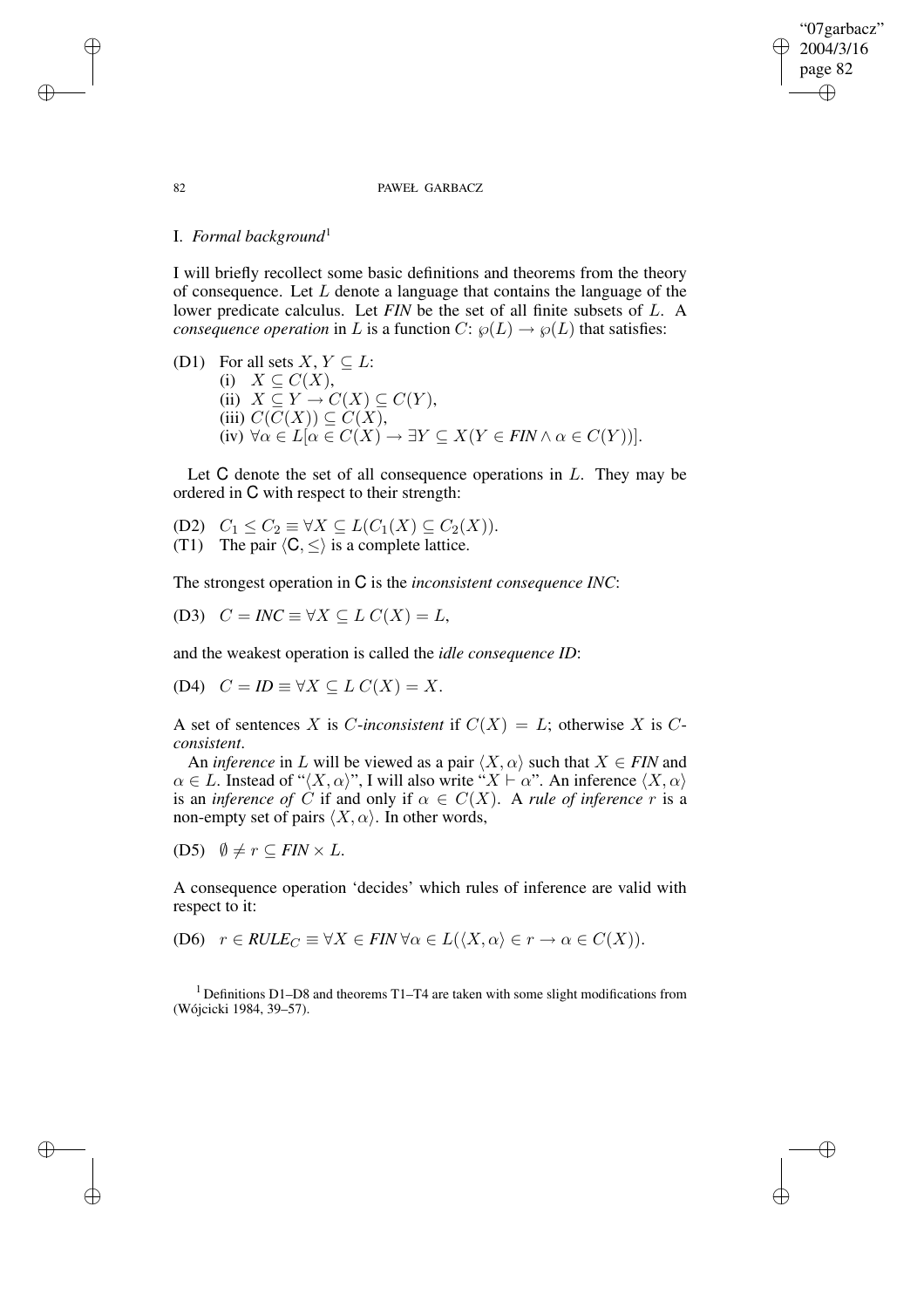Each consequence operation is determined uniquely by its rules of inference. More rigorously,

$$
(T2) \quad C_1 = C_2 \equiv RULE_{C_1} = RULE_{C_2}.
$$

Thus we may define the consequence operation  $C_R$  *determined* by a set of rules R.

(D7) 
$$
C = C_R \equiv \forall r \in R \; r \in RULE_C \land \forall C' \in \mathbf{C} (\forall r \in R \; r \in RULE_{C'} \rightarrow C \leq C').
$$

It can be proved that:

✐

✐

✐

✐

(T3)  $C$  is a consequence operation iff there exists a set  $R$  of rules of inference such that  $C = \overline{C}_R$ .

As a result, consequence operations may be identified with sets of rules that determine them. If  $\alpha \notin C_R(X)$ , then I will say that  $\alpha$  is  $C_R$ -*independent* from  $X$ .

Due to D1(iv) it holds that

(T4)  $\alpha \in C_R(X) \equiv \exists n \in \omega \; \exists \alpha_1, \alpha_2, \ldots, \alpha_n \in L[\alpha = \alpha_n]$  $\land \forall i \in \{1,2,\ldots,n\}$ ( $\alpha_i \in X \lor \exists r \in R$  ∃ $Y$  $\subseteq \{\alpha_1, \alpha_2, \ldots, \alpha_{i-1}\}\langle Y, \alpha_i \rangle \in r$ )].

A rule of inference is *derivable* from a set of rules if it does not enlarge the consequence operation determined by this set.

$$
(D8) \quad r \in DERV_R \equiv C_{R \cup \{r\}} = C_R.
$$

It follows immediately from D8 and T4 that if  $X \in FIN$ , then

$$
(T5) \quad \alpha \in C_R(X) \to \{\langle X, \alpha \rangle\} \in DERV_R.
$$

The consequence operation determined by a set of rules represents one's global inferential pattern: it settles what one may infer using these rules a limitless number of times. A *partial consequence operation* settles what one may infer if one uses them only a limited number of times.

(D9) (i) 
$$
C_R^0(X) := X
$$
.  
\n(ii)  $C_R^{n+1}(X) := C_R^n(X) \cup \{\alpha \in L : \exists r \in R \exists Y \subseteq C_R^n(X) \mid \langle Y, \alpha \rangle \in r\}$ .  
\n(iii)  $C_R^{\omega}(X) := \bigcup_{n \in \omega} C_R^n(X)$ .

"07garbacz" 2004/3/16 page 83

✐

✐

✐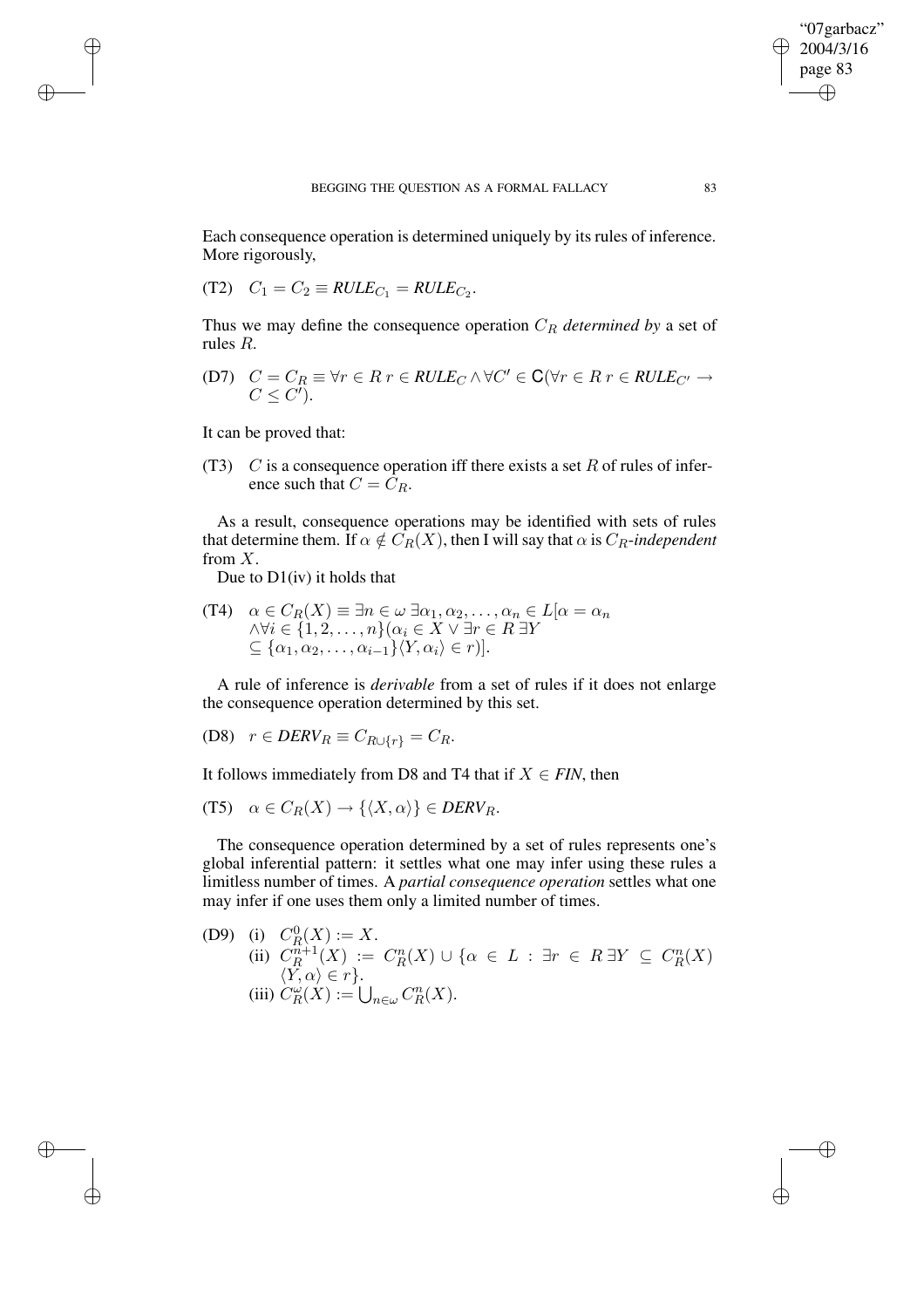✐

#### 84 PAWEŁ GARBACZ

In other words, partial consequence operations correspond to steps in deriving consequences of sentences by means of some fixed set of rules. Being partial they satisfy  $D1(i)$ , (ii), (iv), but not  $D1(iii)$ . T4 entails that

(T6)  $C_R(X) = C_R^{\omega}(X)$ .

Observe further that

$$
(T7) \quad C_R^n(C_R^m) = C_R^{n+m}.
$$

*Proof:*

T7 follows from two lemmas:

(L1) 
$$
C_R^{n+1}(X) = C_R^n(C_R^1(X))
$$
.  
(L2)  $C_R^{n+1}(X) = C_R^1(C_R^n(X))$ .

## *Proof of L1:*

If  $n = 0$ , then L1 is  $C_R^1(X) = C_R^1(X)$ . Assume that  $C_R^{n+1}$  $C_R^{n+1}(X) = C_R^n(C_R^1)$  $(X)$ ). I will show that  $C_R^{n+2}$  $C_R^{n+2}(X) = C_R^{n+1}$  $R^{n+1}(C_R^1(X))$ . If  $\alpha \in C_R^{n+2}$  $R^{n+2}_R(X)$ , then either  $\alpha \in C_R^{n+1}$  $R^{n+1}(X) \subseteq C_R^{n+1}$  $C_R^{n+1}(C_R^1(X))$  or  $\exists r \in R \ \exists Y \in C_R^n(\overline{C}_R^1(X)) \langle Y, \alpha \rangle$  $\in$  r. The latter implies that  $\alpha \in C_R^{n+1}$  $R^{n+1}(C_R^1(X))$ . On the other hand, if  $\alpha \in C_R^{n+1}$  $R^{n+1}(C_R^1(X))$ , then either  $\alpha \in C_R^n(\overline{C_R^1}(X)) = C_R^{n+1}$  $R^{n+1}(X) \subseteq C_R^{n+2}$ R  $(X)$  or  $\exists r \in R \exists Y \in C_R^{n+1}$  $R^{m+1}(X)\langle Y,\alpha\rangle \in r$ . The latter also implies that  $\alpha \in C_R^{n+2}$  $R^{n+2}(X)$ .

*Proof of L2:* The proof is similar.  $\blacksquare$ 

By analogy with D9 I introduce *partially derivable rules of inference*. While I gradually become aware of consequences of my beliefs, I recognise that some new rules of inference are at my disposal (cf. D8):

(D10) (i) 
$$
DERV_R^0 := R
$$
,  
\n(ii)  $r \in DERV_R^{n+1} \equiv C_{R \cup \{r\}}^{n+2} = C_R^{n+2}$ ,  
\n(iii)  $DERV_R^{\omega} := \bigcup_{n \in \omega} DERV_R^n$ .

Consider the following example. Let  $r_1$  be the rule of inference that consists of inferences of the form  $\langle {\alpha_1 \wedge \alpha_2}, \alpha_1 \rangle$ . If  $R := \{r_1\}$ , D9 yields that

$$
C_R^0(\{((p \wedge q) \wedge r) \wedge s\}) = \{((p \wedge q) \wedge r) \wedge s\},\newline C_R^1(\{(p \wedge q) \wedge r) \wedge s\}) = \{((p \wedge q) \wedge r) \wedge s, (p \wedge q) \wedge r\},\newline
$$

✐

✐

✐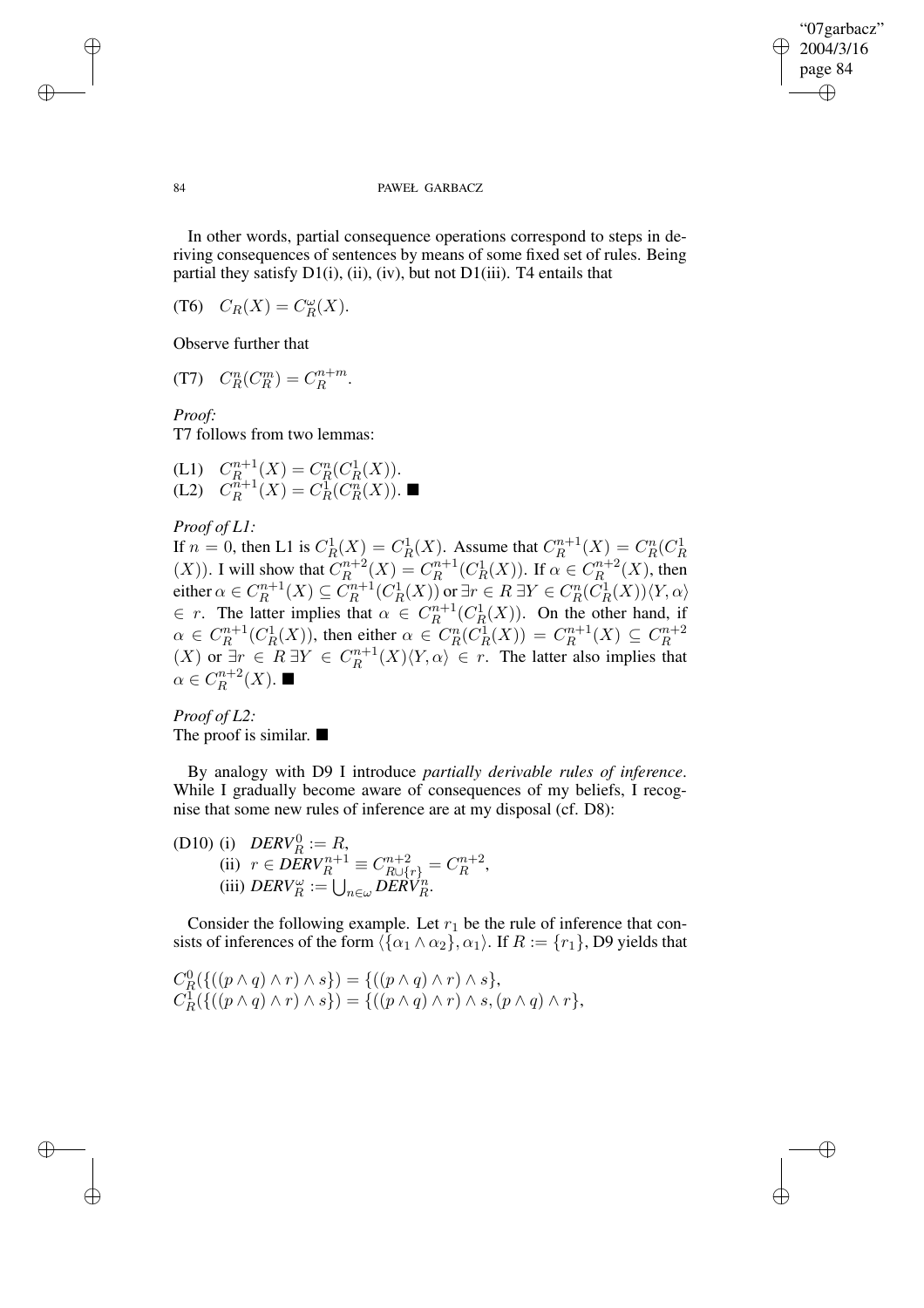BEGGING THE QUESTION AS A FORMAL FALLACY 85

$$
C_R^2(\{((p \wedge q) \wedge r) \wedge s\}) = \{((p \wedge q) \wedge r) \wedge s, (p \wedge q) \wedge r, p \wedge q\},
$$
  
\n
$$
C_R^3(\{((p \wedge q) \wedge r) \wedge s\}) = \{((p \wedge q) \wedge r) \wedge s, (p \wedge q) \wedge r, p \wedge q, p\},
$$
  
\nand if  $n > 3$ ,  $C_R^n(\{((p \wedge q) \wedge r) \wedge s\}) = C_R^3(\{((p \wedge q) \wedge r) \wedge s\}).$ 

Let  $\beta_1 := (\alpha_1 \wedge \alpha_2)$  and for  $n > 1$ ,  $\beta_n := (\beta_{n-1} \wedge \alpha_{n+1})$ .  $r_n$  will denote the rule that consists of all pairs of the form  $\langle {\beta_n}, \alpha_1 \rangle$ . D10 yields that

 $DERV_R^0 = \{r_1\},\$  $DERV_R^1 = \{r_1, r_2\},\$  $DERV_R^n = \{r_1, \ldots, r_{n+1}\}.$ 

T4 entails that

✐

✐

✐

✐

$$
(T8) \quad DERV_R = DERV_R^{\omega}.
$$

and due to T7 we have that

$$
(T9) \quad DERV^{n}_{DERV^{m}_{R}} = DERV^{n+m}_{R}.
$$

Partial consequence operations and partially derivable rules of inference are correlated in the following way:

(T10) 
$$
\forall n \geq 1 \ \forall \ C_R^n = C_{DERV_R^{n-1}}^1.
$$

*Proof:*

If  $n = 1$ , T10 is  $C_R^1 = C_R^1$ . Assume that for all  $k \le n C_R^k = C_R^1$ ′<sup>1</sup> *DERV* k−1</sub>. If  $\alpha \in C_R^{n+1}(X)$ , then either  $\alpha \in C_R^n(X)$  or  $\exists r \in R$   $\exists Y \subseteq C_R^n(X)\langle Y, \alpha \rangle$  $R^{n+1}(X)$ , then either  $\alpha \in C_R^n(X)$  or  $\exists r \in R \ \exists Y \subseteq C_R^n(X) \langle Y, \alpha \rangle \in r$ . In the former case  $\alpha \in C^1$  $\sum_{DERN_R^{n-1}} (X) \subseteq C_{DERV_R^n}^1(X)$ . In the latter case ∃*r* ∈  $R \exists Y \subseteq C^1_n$  $\sum_{DERN_R^{n-1}}^1(X)\langle Y,\alpha\rangle \in r$ . Since  $R \subseteq DERV_R^{n-1}$ , this implies  $\alpha \in$  $C^2_{\mathbf{D}\mathbf{E}\mathbf{D}V^{n-1}}(X)$ .  $\sum_{DERN_R^{n-1}}^{2}(X)$ . Since the assumption of our induction is general, we have that  $C_p^2$  $\frac{\tilde{p}}{DERV_R^{n-1}}=C_D^1$ *DERV* 1  $\sum_{DERN}^{n-1}$ , and consequently,  $\alpha \in C^1_D$ *DERV* 1  $\frac{n}{PRV_R^{n-1}}$  $(X).$ The required result, i.e.  $\alpha \in C_{DERV_R^n}^1(X)$ , is obtainable via T9. On the other hand, if  $\alpha \in C_{DERV_R^n}^1(X)$ , then  $\alpha \in X \subseteq C_R^{n+1}$  $X\langle Y, \alpha \rangle \in r$ . The latter implies that  $\alpha \in C_R^{n+1}$  $R^{m+1}(X)$  or  $\exists r \in DERV_R^n$   $\exists Y \subseteq$  $C_R^{n+1}(Y) \subseteq C_R^{n+1}$  $R^{n+1}(X).$ To see this observe that

(L3) 
$$
r \in DERV_R^n \wedge \langle X, \alpha \rangle \in r \to \alpha \in C_R^{n+1}(X)
$$
.

"07garbacz" 2004/3/16 page 85

✐

✐

✐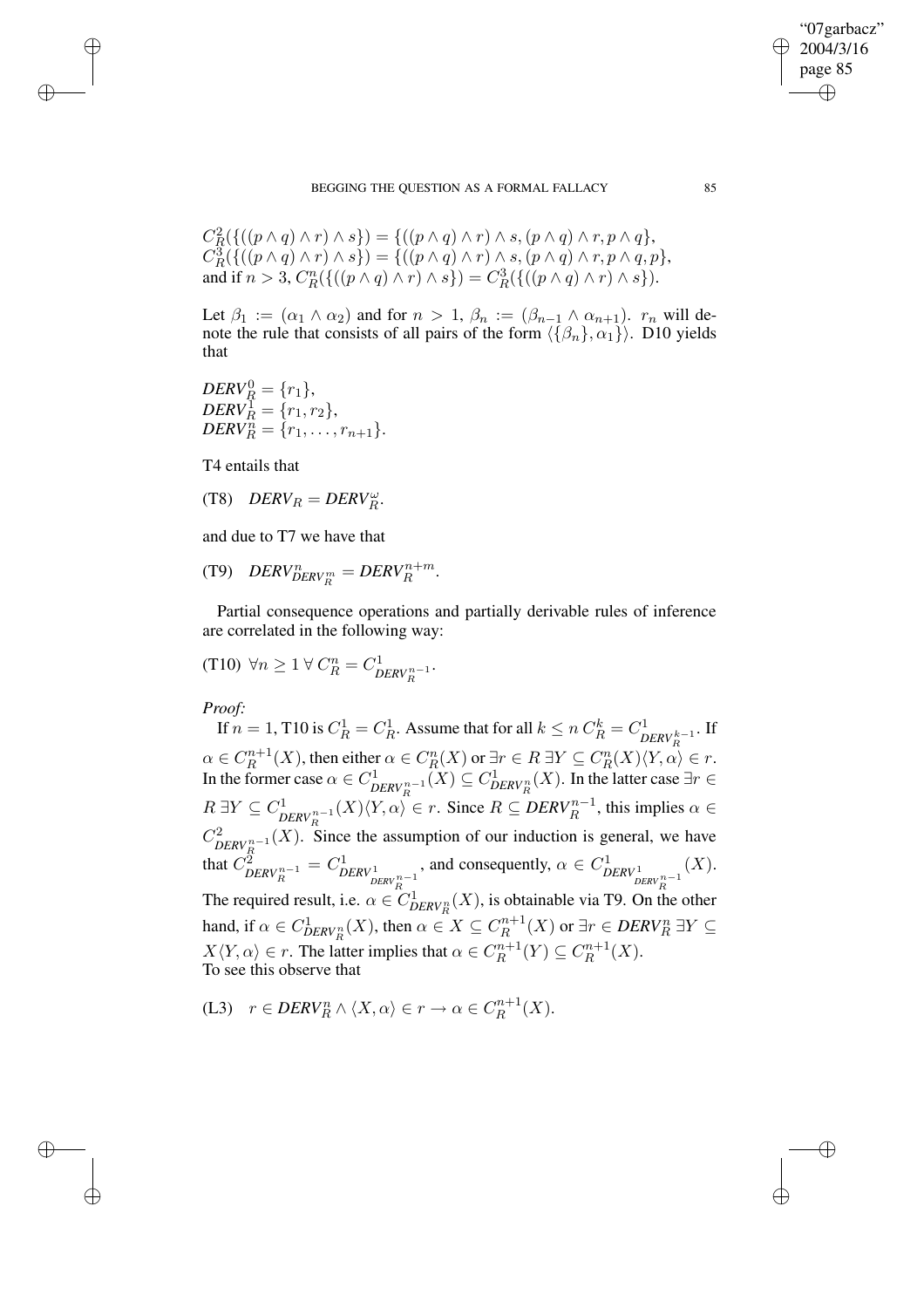"07garbacz" 2004/3/16 page 86 ✐ ✐

✐

✐

86 PAWEŁ GARBACZ

This concludes the proof that  $C_R^{n+1} = C_{DERV_R^n}^1$ .

Moreover, T4 and T10 imply that

(T11)  $C_R = C_{DERV_R}^1$ .

Finally, it is easy to verify that partial consequence operations and partially derivable rules of inference are well-ordered chains:

(T12) 
$$
n \leq m \to \forall X \subseteq L(C_R^n(X) \subseteq C_R^m(X)) \land DERN_R^n \subseteq DERV_R^m
$$
.

## II. *Non-formal assumptions of formalisation*

The aim of this section is to develop an epistemological conception of argumentation in which the definition of begging the question may be embedded. The ruling assumption of my attempt is the contention that epistemological values of argumentation depend not only on its formal features but also on the context in which it occurs.

Let Walton's concluding remarks provide a starting point on which to build the conceptual frame of my formalisation:

[...] begging the question is a fallacy where 'fallacy' means an argument that fails to perform a useful function in contributing to a goal of dialogue. So conceived, begging the question is a pragmatic fallacy, a failure that needs to be evaluated in relation to how an argument has been used in a context of dialogue.

In particular, one function of argument is the probative or doubt removing (or doubt reducing) function which presuppose the following framework of dialogue. One participant, the questioner, has doubts or question concerning a particular conclusion. The other participant, the arguer or proponent, has the job or role in the dialogue of proving this conclusion to the satisfaction of the questioner, according to the requirements of burden of proof appropriate for the type of dialogue and the particular case. (Walton 1994, 127)

Since, as Walton claims, persuasion dialogue is a generic type of dialogue, I want to focus my analysis on this type of discourse, in which:

[...] one arguer has the goal or burden of proving his thesis from another arguer's premises. (ibid., 116)

The argument should fulfil the probative function of proving to the respondent that the proposition queried is true by inferring it [ij] from premises that the respondent accepts as non-doubtful, or at least can be brought to accept as non-doubtful. [...] Now we can

✐

✐

✐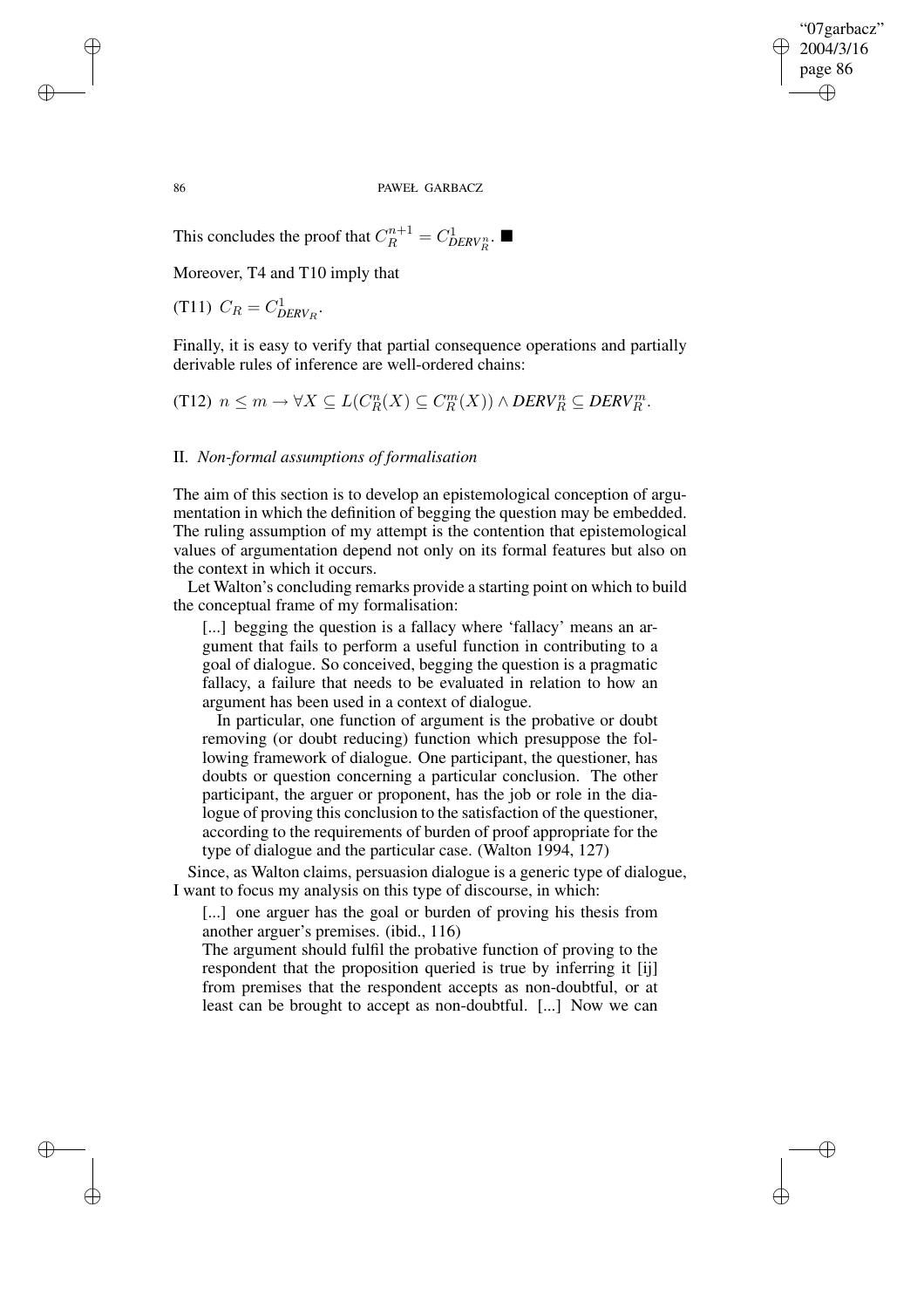✐

✐

✐

begin to see why begging the question is a fallacious move in this context of dialogue, a kind of illegitimate sophistical tactic. Giving a circular argument in answer to a request to prove a proposition (in the sense of fulfilling a probative function in a dialogue) is fallacious if the very same doubts attach to one of the premises that were already raised by the respondent in questioning the conclusion to be proved. (ibid., 119)

This broad pragmatic theory needs a trim to fit the theory of consequence. Contrary to Hamblin's account I will treat arguments as separate units.<sup>2</sup> Retractions, questions and resolutions will be excluded from contexts of argumentation and I will proceed as if these contexts contained only two kinds of relevant epistemic elements: beliefs<sup>3</sup> of the person to whom an argument is addressed and her inferential tools. Given my formal background the simplest way of expressing them is to identify the first with a set of sentences and the second with rules of inference. Beliefs and rules of inference determine rejected and neutral sentences. A participant in a dialogue *rejects* sentences that together with her beliefs form an inconsistent set. Towards every other sentence she adopts *neutral* attitude (she abstains).

Among my beliefs I distinguish between explicit and implicit beliefs. My *explicit beliefs* are propositions I am willing to accept without turning to inference. In other words, I am so familiar with my explicit beliefs that there is no point in presenting me arguments for them. On the other hand, I *implicitly accept a proposition* if I concede it only after being shown that it is obtainable from my explicit beliefs by means of my rules of inference. Within the set of rules of inference it is possible to draw a similar distinction. My *explicit rule of inference* comprises only those inferences that I accept without reflecting on my previous inferential activities (cf. D10). My *implicit rules* emerge as side effects of applying my explicit rules.

Given these distinctions it is evident that every person is committed to accept the conclusion of an argument such that

- (i) she explicitly accepts all its premises,
- (ii) the argument belongs to some of her explicit rules of inference.

Whether an argument whose premises belong to her (explicit or implicit) beliefs or that belongs to some of her (explicit or implicit) rules of inference is

 $3$  In what follows I will treat "sentence", "belief", and "proposition" as equivalents.

"07garbacz" 2004/3/16 page 87

✐

✐

✐

 $2$ This means that a chain of arguments will be interpreted as one argument whose premises comprise premises of all arguments in the chain and the conclusion of which is the conclusion of the last argument in the chain. Given the terminology of (Woods and Walton 1977) I treat molecular arguments as atomic.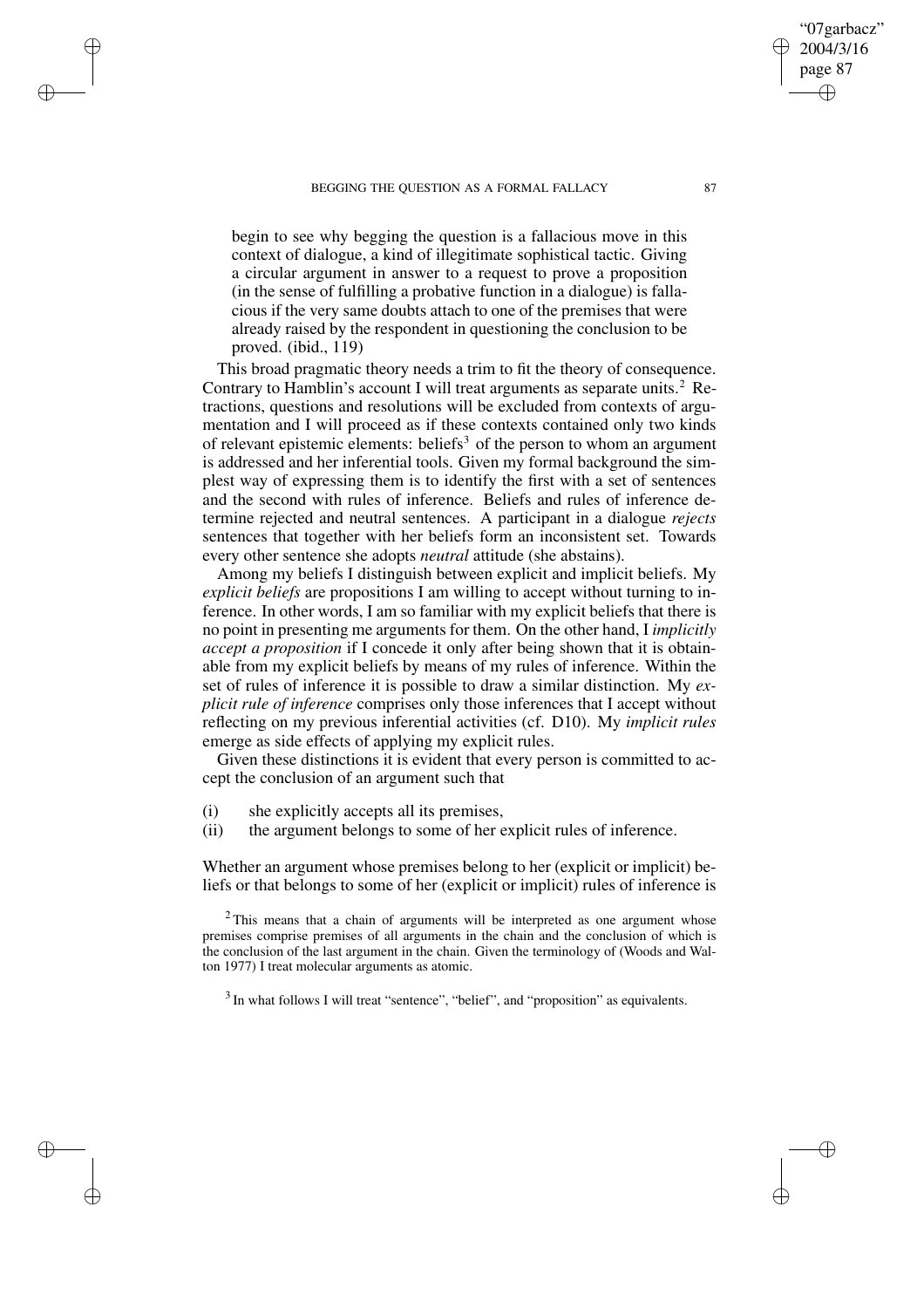88 PAWEŁ GARBACZ

"07garbacz" 2004/3/16 page 88

✐

✐

✐

✐

a reasonable ground for accepting its conclusion depends, in my opinion, on her logical and metalogical abilities. A person is *potentially logically omniscient* if we are justified in presenting her arguments whose premises belong to her (explicit or implicit) beliefs. A *potentially metalogically omniscient* person is committed to every argument that belongs to some of her (explicit or implicit) rules of inference.<sup>4</sup> Therefore, one is permitted to refer to all beliefs and to the operation of consequence determined by rules of inference while advancing arguments towards questioners who are both logically and metalogically potentially omniscient. Such construed omniscience is postulated in the simplified forms of definitions below. All of them are relative to two epistemological determiners of a participant: explicit beliefs and rules of inference.

However, it seems reasonable to allow that some questioners are neither potentially logically nor metalogically omniscient. Arguments presented to them will have to be evaluated against the extended versions of the definitions. Now it is presupposed that only some of implicit beliefs and only some of implicit rules of inference are available for arguers. Given the set of a questioner's explicit rules of inference the definition of partial derivability determines the well-ordered chain of sets of implicit rules of inference (cf. D10 and T12). Given the set of her explicit beliefs and some element from this chain, partial consequence operations are steps in applying these rules to those beliefs. Again owing to T12 these operations are also ordered in a well-ordered chain. I assume that for every questioner there is some set in the former chain such that

- (i) all its elements (i.e. all derivable rules of inference) may be referred to as her patterns of inference,
- (ii) none its superset in the chain has this property.

I will call the number of this set (i.e. the superscript of  $DERV_R^n$ ) the *metalogical depth* of a questioner. Similarly, I assume that for every questioner there is some set of implicit beliefs in the latter chain such that

- (i) all its elements are admissible as premises of arguments advanced against her,
- (ii) none its superset in the chain has this property.

The number of this set will be referred to as the *logical depth* of a questioner.

✐

✐

✐

<sup>4</sup> A person is *actually logically* (*metalogically*) *omniscient* if and only if the set of her implicit beliefs (rules of inference) is empty. However, is anyone of us actually logically or metalogically omniscient?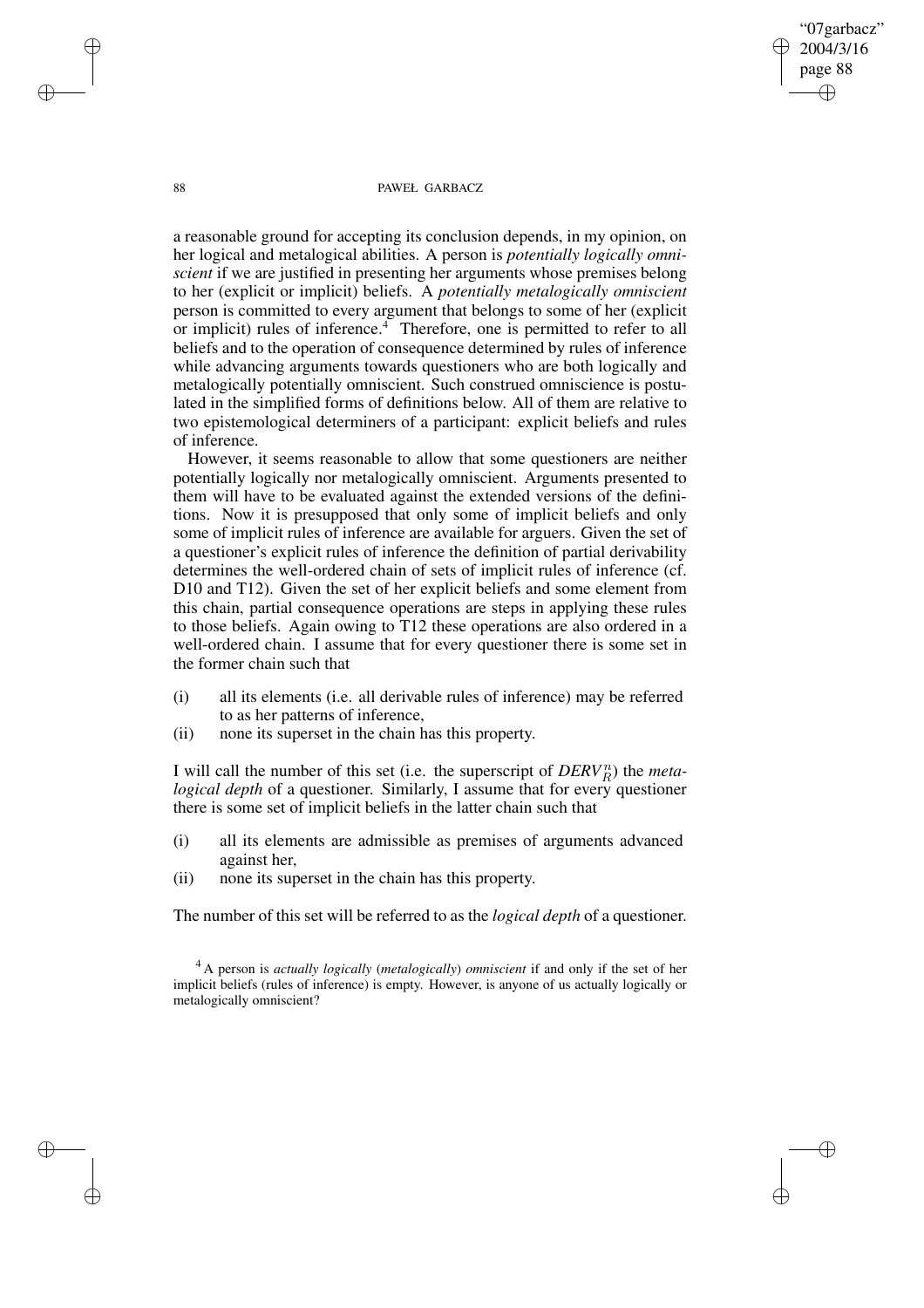✐

✐

✐

Let us develop our example. Suppose that a person  $S$  explicitly accepts only that  $((p \land q) \land r) \land s$  and explicitly allows only inferences of the form of  $r_1$ . If she is potentially logically and metalogically omniscient, you may resort to  ${((p \land q) \land r) \land s, (p \land q) \land r, p \land q, p}$  for premises of arguments and you may reason in any of the ways defined by the rules from  $\{r_n : n \in \omega\}$ . However, if her logical depth and metalogical depth equal one, you may use  $(p\land q)\land r$ , but not  $p\land q$ , as a premise. Analogously, you may argue according to  $r_1$  and  $r_2$ , but not, for example, according to  $r_3$ .

As a result the extended definitions will be relative to four epistemological determiners of participants: explicit beliefs, explicit rules of inference, metalogical depth, and logical depth.

In this framework Walton's pragmatic account could be confined to the epistemological description of argumentation given by David Sanford. In a series of papers (Sanford 1972, 1977, 1981) he exposes the position according to which the epistemological value of an argument depends not only on its form and on the truth-values of its premises but also on the beliefs of the person to whom it is addressed and on her inferential tools. In his view

A primary purpose of inference is to increase the degree of reasonable confidence that one has in the truth of the conclusion. (Sanford 1981, 150)

In dealing with inferences, our questions are not limited to the logical relations between the premisses and the conclusion. We may also ask about the epistemic relations between the inferer, the premisses, and the conclusion. [...] Despite a certain obscurity, I find W. E. Johnson's distinction between the constitutive and epistemic conditions of inference illuminating. I will provide my own formulation of his distinction rather than discuss his [...].

(1) *Constitutive Conditions*: (i) p; (ii) p implies q.

(2) *Epistemic Conditions*: (i) S believes that p; (ii) S believes that  $p$  implies  $q$ ; (iii)  $S$  does not have either of these beliefs because he already believes that  $q$ . (ibid., 149)

I suggest we should slightly modify Sanford's account. Suppose that an arguer  $S_1$  advances an argument "Since  $\beta_1, \beta_2, \dots, \beta_n$ , therefore  $\alpha$ " to increase another person's, a questioner  $S_2$ , degree of reasonable confidence in its conclusion  $\alpha$ . I will say that an argument is *efficient for*  $S_2$  if all its premises belong to her beliefs (that is Sanford's first epistemic condition),  $S_2$  acknowledges its validity (his 2(ii)) and does not accept its conclusion with equal or more confidence than its premises. An argument satisfying the first condition will be called *grounded for* the questioner. An argument satisfying the second condition will be called *valid for* the questioner. An argument satisfying the last condition, which corresponds to 2(iii) from Sanford's account, will be called *non-superfluous for* the questioner.

"07garbacz" 2004/3/16 page 89

✐

✐

✐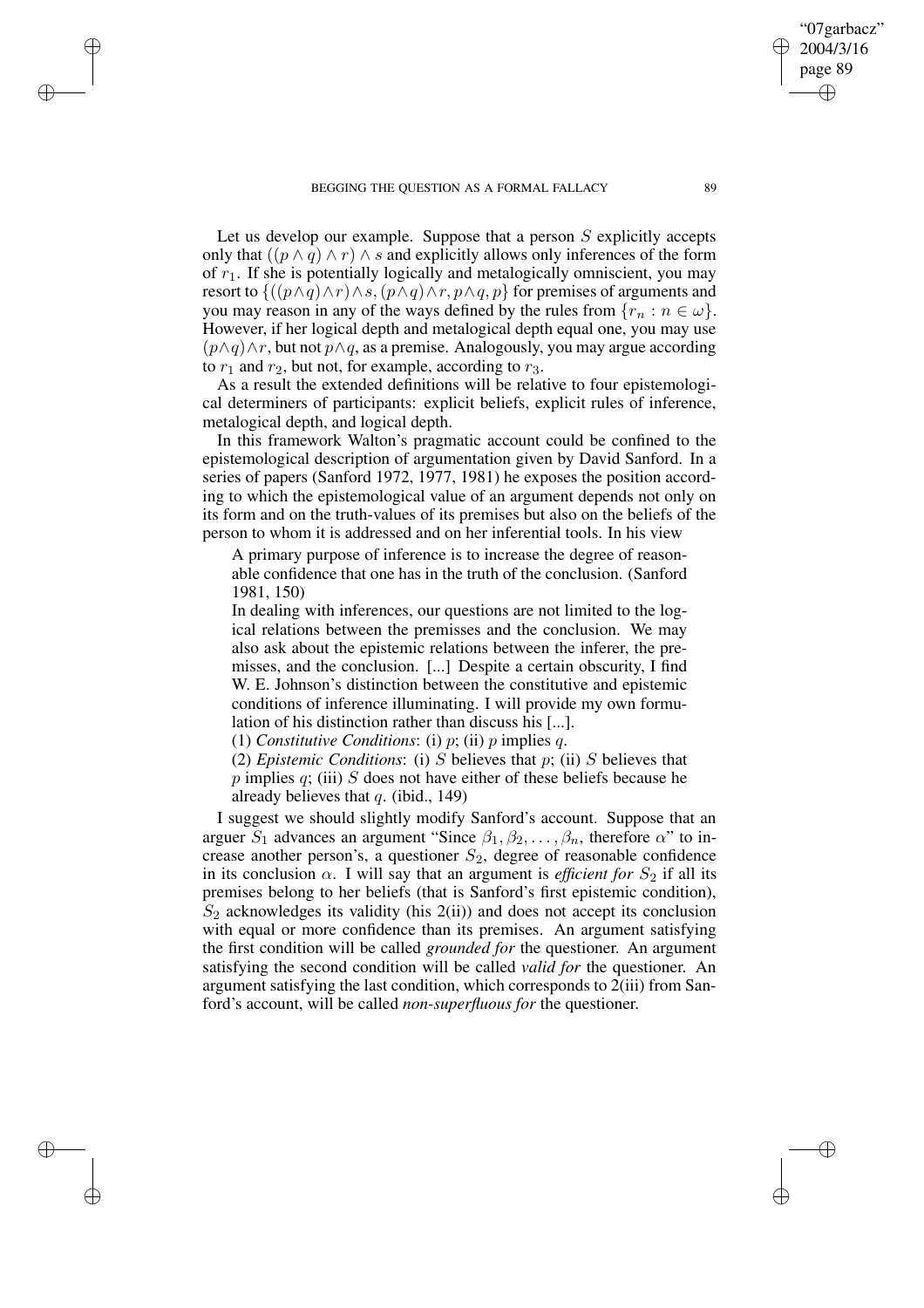#### 90 PAWEŁ GARBACZ

"07garbacz" 2004/3/16 page 90

✐

✐

✐

✐

I have substituted the last condition for 2(iii) for the following reasons:

- (a) 2(iii) is the conjunction of
	- (iiia) S believes that p not because she believes that q, but for some other reasons,
	- (iiib) S believes that (p implies q) not because she believes that q, but for some other reasons.

The non-superfluity requirement is more general, i.e. if S accepts the conclusion of an argument with less reasonable confidence than its conclusions, then (iiia) and (iiib) hold, but not *vice versa*.

(b) If an argument fails to meet (iiib), it seems to commit the semantic fallacy of mixing levels of language rather than some epistemological fallacy. The usual nonformal account of validity says that it is impossible that the premises are true and the conclusion false (Haack 1977, 14). If asserting the conclusion of an argument were a ground for asserting the validity of this very argument, then the conclusion would conditionally assign the truth-value to itself.

Even if I am wrong, for the sake of homogeneity I prefer to separate beliefs form inferential tools in such a way that it is impossible on the ground of logic for the conclusion of an argument to influence the validity of this very argument. This, to be sure, does not exclude other (meta-) arguments whose conclusions refer to the validity of the initial argument.

(c) Non-superfluity seems to me more immediately linked with the goal of probative argumentation than 2(iii).

Sanford's degree of reasonable confidence (*DRC*) in a sentence may be expressed in my framework by its 'implicitness'. Explicit beliefs have the maximum 'positive' *DRC*. The more implicit a sentence is, the lesser is its *DRC*. Neutral sentences have the 'zero' *DRC* and the rejected are of some 'negative' *DRC*.

What about other Sanford's conditions? Well, if I read him correctly, 1(i) requires all premises of an argument be true. Since in most cases it is not a matter of logic to evaluate the truth-values of premises I ignore this condition.

As I want to allow a variety of modes of inference, 1(ii) will be met by imposing rather loose restrictions: D1, non-triviality, and consistency of consequence operations (see the first paragraph of the next section). However, some more constraints may be introduced if you wish to reduce arbitrariness of these modes. Eventually, you may end up with the classical consequence operation as the only plausible pattern of inference.

I hold that all efficient arguments provide reasonable grounds for changing a questioner's reasonable confidence in their conclusions.

✐

✐

✐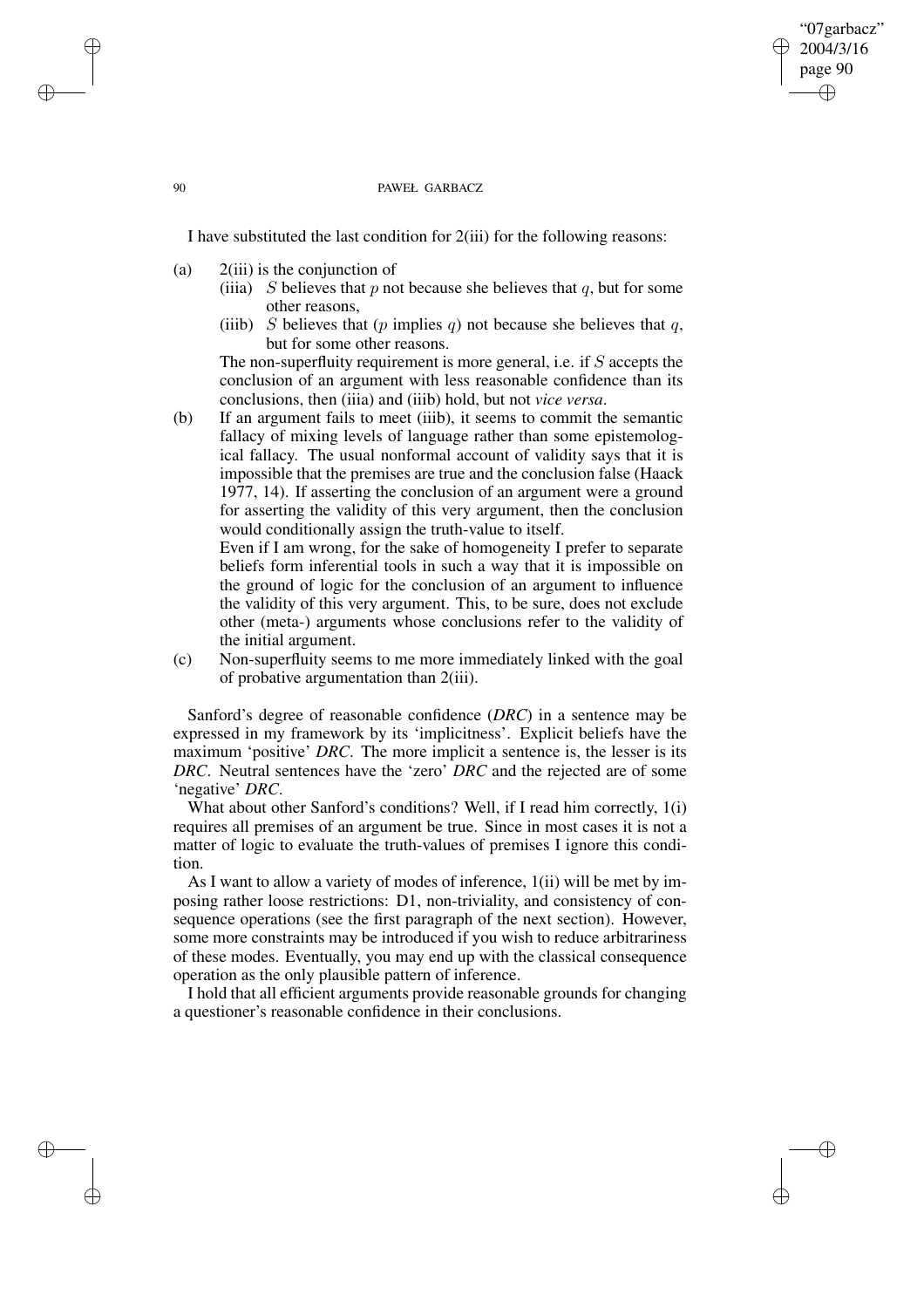Sanford has also presented us with one of the clearest account of contextdependent question begging.

An argument formulated on Smith's benefit [ij] begs the question either if Smith believes one of the premises only because he already believes the conclusion or if Smith would believe one of the premises only because he already believed the conclusion. (Sanford 1972, 198)

More generally, an argument begs the question against  $S$  if and only if  $S$ can infer some of its premises only from its conclusion and S can infer a premise  $\beta$  of an argument only from its conclusion  $\alpha$  iff

(QB1) an argument "Since  $\alpha$ , therefore  $\beta$ " is valid for her,

✐

✐

✐

✐

- (QB2) if S accepts  $\beta$ , then when she is asked to justify  $\beta$  she has to resort to  $\alpha$ .
- (QB3) if S does not accept  $\beta$ , than she would have to accept  $\alpha$  in order to accept  $\beta$ .

The first condition guarantees that S can infer  $\beta$  from  $\alpha$ . The second together with the third that she can infer  $\beta$  only from  $\alpha$ . QB2 and QB3 express the idea that to beg the question is to reason in a circle: if you wish to accept the conclusion, you must first accept one of the premises, but if you wish to accept this premise, you must eventually accept the conclusion. Observe that our distinction: explicit beliefs – implicit beliefs makes it possible to interpret "accept" in QB either as "explicitly accept" or as "explicitly or implicitly accept". I find the former interpretation to be more in the spirit of the distinction than the former. After all, you may object to inflicting on you as "accepted" all consequences of your beliefs.

Notice further that both of these conditions express the indispensability of acceptance of  $\alpha$  to acceptance of  $\beta$ . In OB2 no other explicit belief of S but  $\alpha$  entails  $\beta$ , in QB3 no other sentence does. What is meant here by "no other sentence"? The phrase is clearly ambiguous in respect of the range (i.e. the set) of sentences that are checked for the possibility of inferring  $\beta$  from them. Roughly speaking, the more inclusive set is taken into account, the less arguments beg the question. One extreme is L. If "no other sentence" is interpreted literally, QB3 is hardly ever satisfied. For example, given that you accept the rule  $r_1$  from our example you may choose any sentence  $\gamma \in L$  such that  $(\beta \wedge \gamma) \neq \alpha$  to avoid circularity in inferring  $\beta$  from  $\alpha$ . Consequently, there seems to be numerous kinds of the fallacy in question.<sup>5</sup> However, my suggestion is that there are two marking points in this variety:

<sup>5</sup> One of the major objections to this conception points at its vagueness resulting from the lack of clarity in determining this set (see Wilson 1988).

"07garbacz" 2004/3/16 page 91

✐

✐

✐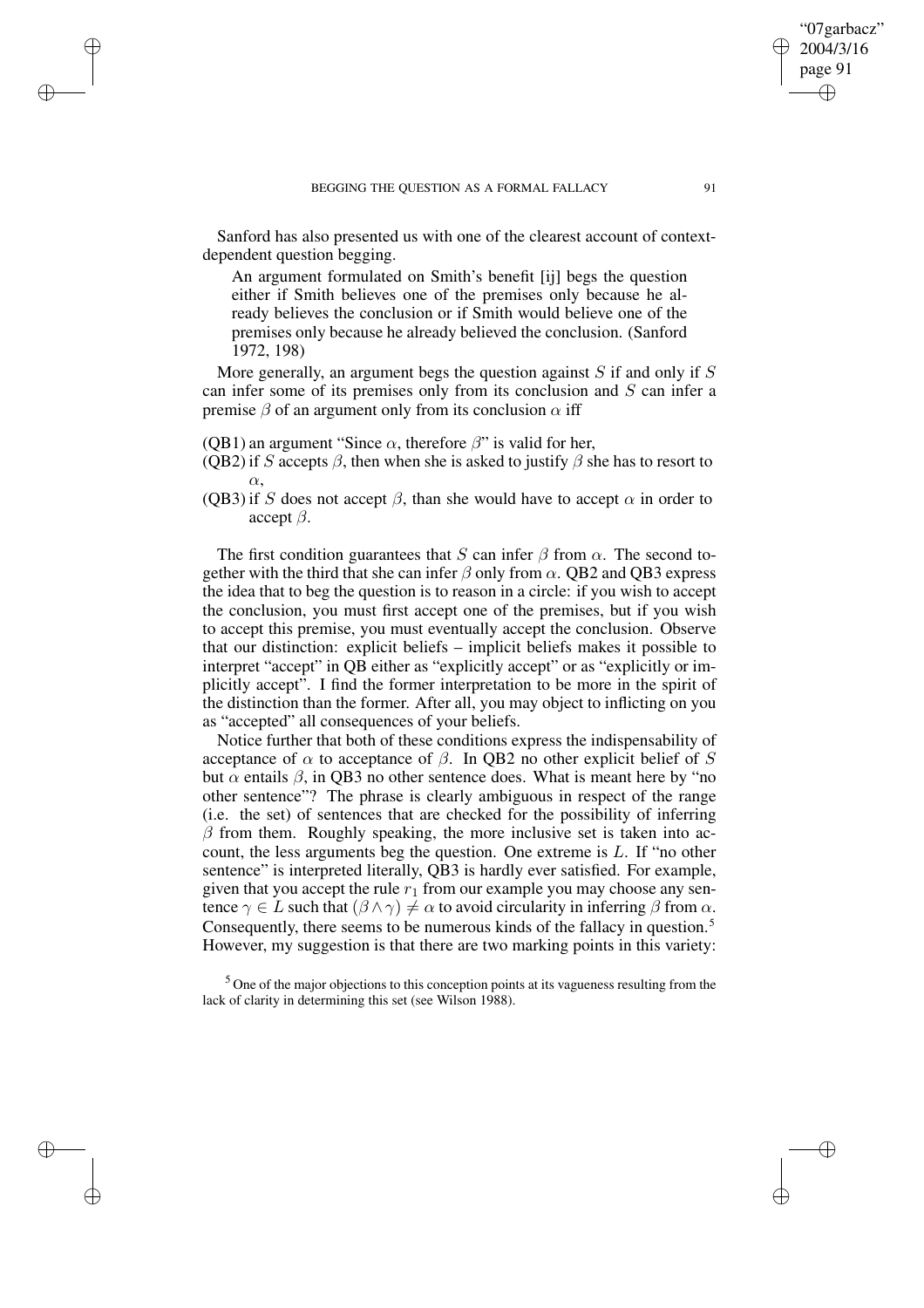## "07garbacz" 2004/3/16 page 92 ✐ ✐

✐

✐

#### 92 PAWEŁ GARBACZ

all beliefs of S, and all sentences which are not rejected by S. Circularity in the former set determines the weak version of the fallacy and circularity in the latter the strong version.

In accordance with a well-established tradition (cf. Wilson 1988, 38–40) I supplement Sanford's conditions with the requirement that only valid arguments are eligible to commit the fallacy in question.

Summarising, an argument "Since  $\beta_1, \beta_2, \dots, \beta_n$ , therefore  $\alpha$ " *weakly begs the question against* S iff

## (WQB0) the argument is valid for  $S$ ,

and there is a premise  $\beta_i$  such that

(WQB1) an argument "Since  $\alpha$ , therefore  $\beta_i$ " is valid for S,

- (WQB2) if S explicitly accepts  $\beta_i$ , then no other explicit belief of S but  $\alpha$ entails (for S)  $\beta_i$ .
- (WQB3) if S does not explicitly accept  $\beta_i$ , then no other belief of S but  $\alpha$ entails (for S)  $\beta_i$ .

An argument "Since  $\beta_1, \beta_2, \ldots, \beta_n$ , therefore  $\alpha$ " *strongly begs the question against* S iff

(SQB0) the argument is valid for  $S$ ,

and there is a premise  $\beta_i$  such that

- (SQB1) an argument "Since  $\alpha$ , therefore  $\beta_i$ " is valid for S,
- (SQB2) if S explicitly accepts  $\beta_i$ , then no other explicit belief of S but  $\alpha$ entails (for S)  $\beta_i$ .
- (SQB3) if S does not explicitly accept  $\beta_i$ , then no other non-rejected sentence of S but  $\alpha$  entails (for S)  $\beta_i$ .

The (succedents of) conditions WQB2–3 and SQB2–3 contain the relational predicate "no sentence from ... but a ... entails a ...(for ...)". To be more perspicuous I substitute " $\beta$  is circular for S in relation to  $\alpha$  in a set of sentences Z" for "No sentence from a set Z but  $\alpha$  entails  $\beta$  (for S)". The next section provides with the analysis of this relation in terms of the theory of consequence.

# III. *Simplified definitions of begging the question*

Suppose that an arguer  $S_1$  submits a questioner  $S_2$  an argument "Since  $\beta_1, \beta_2, \ldots, \beta_n$ , therefore  $\alpha$ " in order to increase  $S_2$ 's reasonable confidence in  $\alpha$ . Let L be the language in which they both formulate their beliefs. Arguments of this form will be interpreted in the theory of consequence as

✐

✐

✐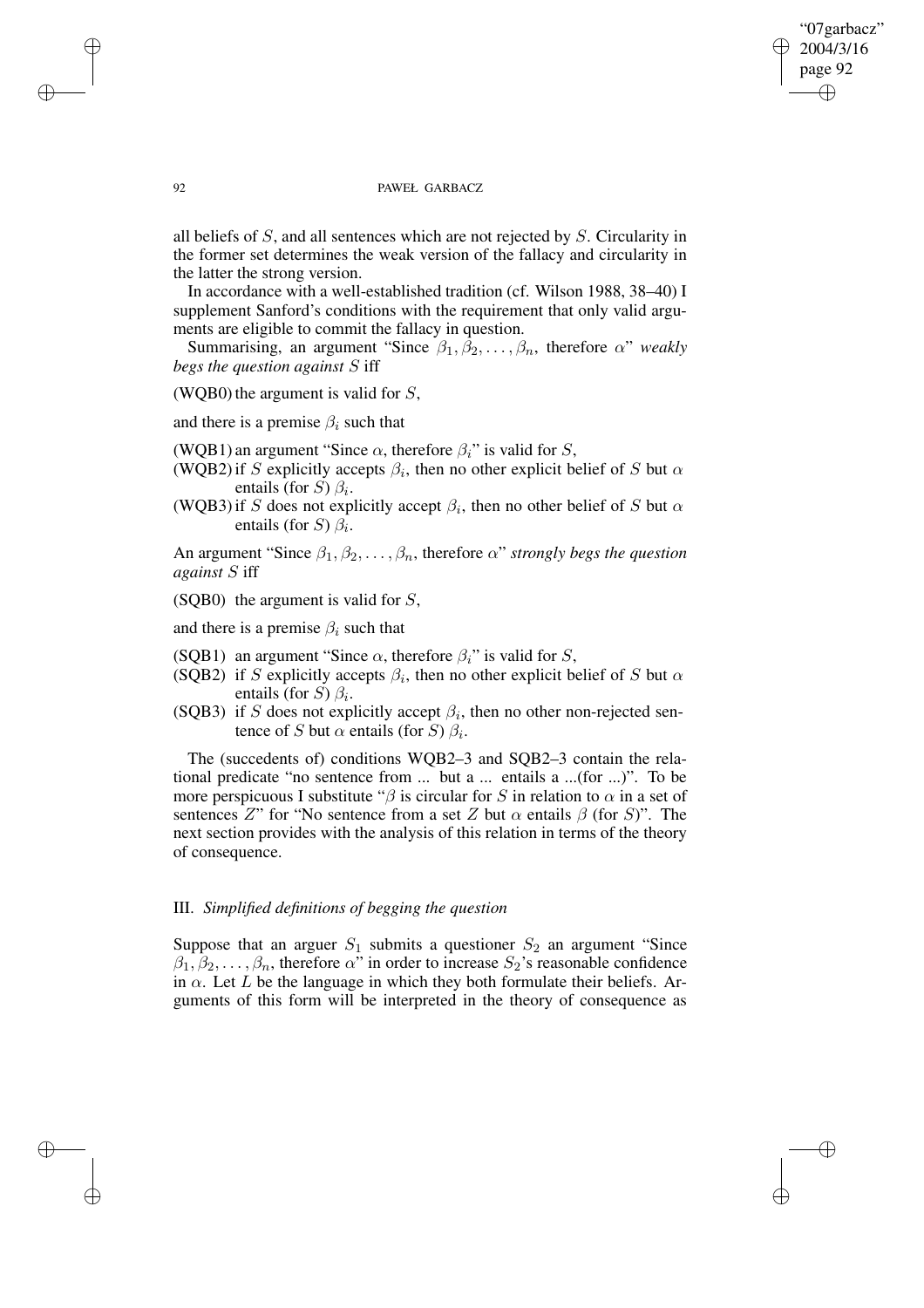inferences  $X \vdash \alpha, X = \{\beta_1, \beta_2, \ldots, \beta_n\}.$  S<sub>2</sub> is referred to by means of the pair  $\langle E, R \rangle$ :

(i)  $E$  is the set of her explicit beliefs,

✐

✐

✐

✐

(ii)  $R$  is the set of her explicit rules of inference.

 $C_R$  is then her consequence operation. The second of Sanford's constitutive conditions requires at least that  $C_R$  should be neither inconsistent nor idle to be someone's inferential basis. Moreover, I require that E should be  $C_R$ consistent and nonempty to be someone's set of beliefs.

All that can be said, i.e. the language L, is divided for  $\langle E, R \rangle$  into three exclusive subsets:

(D11)  $BELIEF^{\langle E,R \rangle} := C_R(E)$ . (D12)  $REJECT^{\langle E, R \rangle} := \{ \gamma \in L : C_R (BELIEF^{\langle E, R \rangle} \cup \{ \gamma \}) = L \}.$  $\begin{split} \text{(D13) } NEUTRAL^{\langle E,R \rangle} := L \backslash (\textit{BELIEF}^{\langle E,R \rangle} \cup \textit{REJECT}^{\langle E,R \rangle}). \end{split}$ 

Since explicit beliefs occupy a special position among  $\langle E, R \rangle$ 's beliefs I suggest introducing strong-groundedness as a subtype of groundedness:

 $(D14)$   $X \vdash \alpha \in \text{GROUND}^{\langle E,R \rangle} \equiv X \subseteq \text{BELIEF}^{\langle E,R \rangle}.$  $(D15)$   $X \vdash \alpha \in \mathit{STRONG-GROUND}^{\langle E,R \rangle} \equiv X \subseteq E.$ 

In order to take into account the epistemological difference between enthymemes and non-enthymemes some of the definitions below contain two versions, which, for the sake of brevity, are expressed in one formula. In the case of enthymemes all explicit beliefs of  $\langle E, R \rangle$  are presumed. In the case of non-enthymemes validity of arguments is evaluated separately form these beliefs. An auxiliary set  $Y$  will be used: the definitions of enthymemes have  $Y = E$ , and the others have  $Y = \emptyset$ . An argument is valid for  $\langle E, R \rangle$  if and only if its conclusion belongs to the set of  $C_R$ -consequences of its premises (in the case of enthymemes: of its premises and her explicit beliefs):

(D16)  $X \vdash \alpha \in \text{VALID}^{\langle E,R \rangle} \equiv \alpha \in C_R(X \cup Y).$ 

The degree of  $\langle E, R \rangle$ 's reasonable confidence will be measured by the following function:

(D17)  $DRC^{\langle E,R\rangle}(\gamma) :=$  $\sqrt{ }$  $\int$  $\overline{\mathcal{L}}$ 1 *if*  $\gamma \in E$ ,<br><sup>1</sup> *if*  $\gamma \in E$  $\frac{1}{2}$  *if*  $\gamma \in BELIEF^{\langle E,R \rangle} \backslash E,$  $\begin{aligned} 0 \quad \textit{ if } \gamma \in \mathit{NEUTRAL}^{\langle E,R \rangle}, \end{aligned}$  $-1$  *if*  $\gamma \in REJECT^{\langle E,R \rangle},$ 

An argument is superfluous for  $\langle E, R \rangle$  if and only if it cannot increase her *DRC* in its conclusion just because this *DRC* is greater than or equal to the

"07garbacz"  $\bigcirc$  2004/3/16 page 93

✐

✐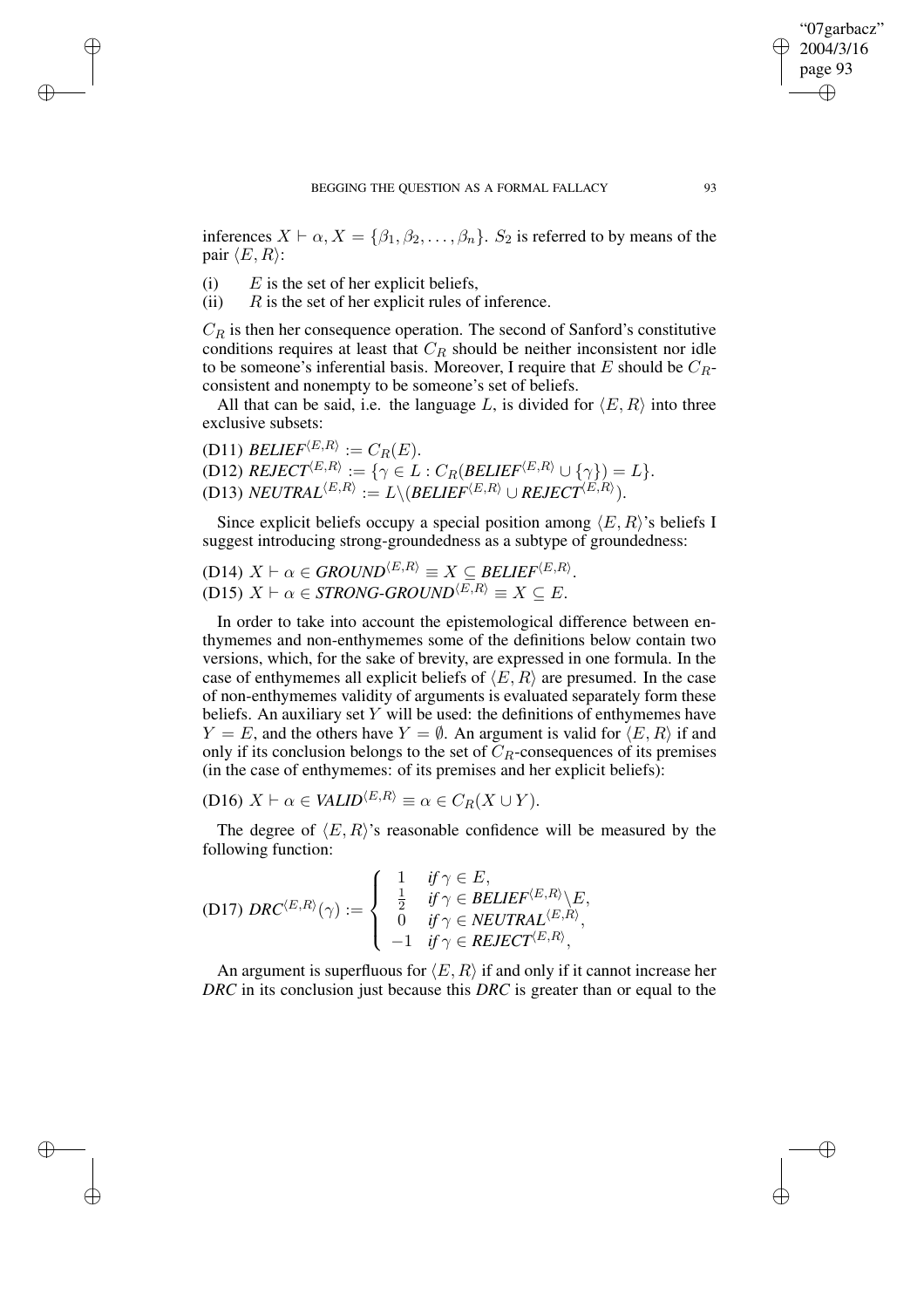✐

#### 94 PAWEŁ GARBACZ

*DRC* of the premise in which she has the least confidence.

(D18) 
$$
X \vdash \alpha \in NON-SUPERFLUOUS^{\langle E,R \rangle} \equiv DRC^{\langle E,R \rangle}(\alpha)
$$
  
<  $\langle$  min  $\{x : x = DRC^{\langle E,R \rangle}(\beta) \land \beta \in X\}$ .

Arguments' efficiency for  $\langle E, R \rangle$  could be now defined as follows:

(D19) *EFTCIENT*<sup>(E,R)</sup> := *VALID*<sup>(E,R)</sup> 
$$
\cap
$$
 *GROUND*<sup>(E,R)</sup>  
\n $\cap$ *NON-SUPERFLUOUS*<sup>(E,R)</sup>.  
\n(D20) *STRONG-EFTCIENT*<sup>(E,R)</sup> := *VALID*<sup>(E,R)</sup>  
\n $\cap$ *STRONG-GROUND*<sup>(E,R)</sup>  $\cap$ *NON-SUPERFLUOUS*<sup>(E,R)</sup>.

Now I turn to the definition of our fallacy. Let " $CIRC^R(\alpha,\beta,Z)$ " mean " $\beta$  is circular for R in relation to  $\alpha$  in a set of sentences Z". Since I have separated beliefs from rules of inference, explicit beliefs of  $S_2$  are irrelevant for this kind of circularity. How to express  $CIRC^R$  in the language of the theory of consequence?

I begin with an apparently obvious stipulation:

$$
(1) \quad \mathit{CIRC}^R(\alpha,\beta,Z) \equiv \forall Z' \subseteq Z(\beta \in C_R(Z') \to \alpha \in Z').
$$

 $\beta$  is circular for R in relation to  $\alpha$  in a set of sentences Z iff whenever R obtains  $\beta$  using sentences from Z she always resorts to  $\alpha$ .

Observe however that D1(i) entails  $\beta \in C_R({\{\beta\}})$ . Therefore, given  $\beta \in Z$ it is not the case that  $CIRC^R(\alpha, \beta, Z)$  unless  $\alpha = \beta$ . Consequently, the definitions WQB and SQB imply that only those grounded arguments one premise of which is identical to their conclusions beg the question. In other words, strict orthographic identity (between a premise and the conclusion) is necessary for begging the question.

But *1* may be improved:

$$
(2) \quad CIRC^R(\alpha, \beta, Z) \equiv \forall Z' \subseteq Z(\beta \in C_R(Z') \land \beta \notin Z' \to \alpha \in Z').
$$

Unfortunately, it is now the case that:

$$
(2.1) \mathit{CIRC}^R(\alpha, \alpha, E \setminus \{\alpha\}) \wedge \alpha \in C_R(E) \to \alpha \in E.
$$

Subsequently, if one premise of an argument is identical to its conclusion and belongs to implicit beliefs of  $\langle E, R \rangle$  (i.e.  $\alpha \notin E$  and  $\alpha \in C_R(E)$ ), then *2.1* renders the argument non-circular. In other words, strict ortographical identity is not sufficient for begging the question.

✐

✐

✐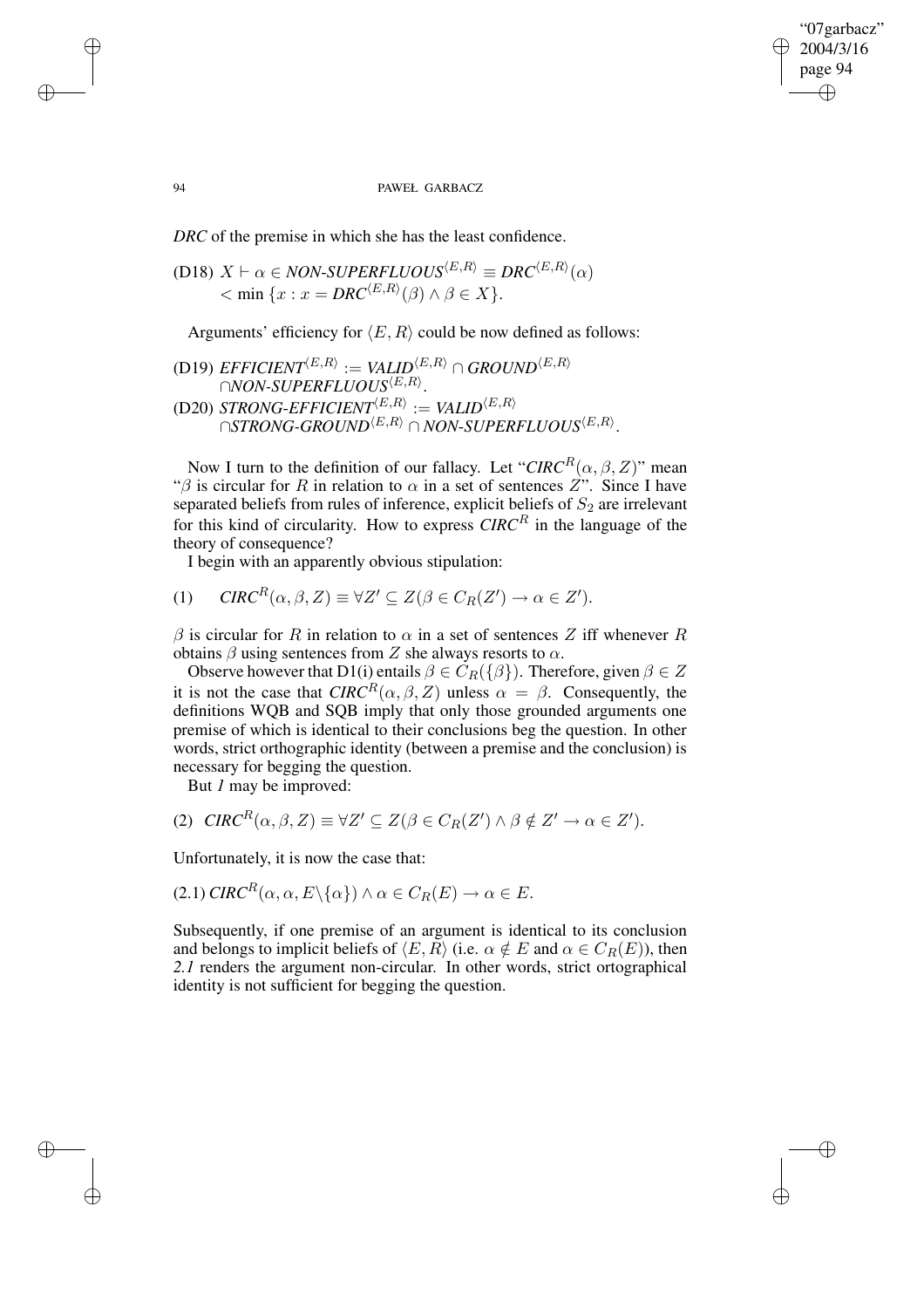I find both of these consequences utterly counterintuitive.<sup>6</sup> For that reason I propose weakening 2 by means of the disjunct  $\alpha = \beta$  (the identity sign denotes strict orthographic identity):

(3) 
$$
CIRC^R(\alpha, \beta, Z) \equiv \forall Z' \subseteq Z(\beta \in C_R(Z') \land \beta \notin Z' \to \alpha \in Z')
$$

$$
\forall \alpha = \beta.
$$

This definition guarantees that strict identity is sufficient but not necessary for circularity. Moreover, it can be proved that the right-hand side of *3* is equivalent to:

$$
(4) \ \ \forall Z' \subseteq Z(\beta \in C_R(Z') \land \beta \notin Z' \to \beta \notin C_R(Z' \setminus {\{\alpha\}})) \lor \alpha = \beta.
$$

and to:

✐

✐

✐

✐

$$
(5) \ \ \forall Z' \subseteq Z \ \forall r \in DERV_R(\langle Z', \beta \rangle \in r \land \beta \notin Z' \to \alpha \in Z' \lor \langle Z', \alpha \rangle \in r).
$$

*Proof:*

Assume that

$$
(*) \ \ \forall Z' \subseteq Z(\beta \in C_R(Z') \land \beta \notin Z' \to \alpha \in Z'),(**)\ \exists Z' \subseteq Z(\beta \in C_R(Z') \land \beta \notin Z' \land \beta \in C_R(Z'\setminus\{\alpha\})).
$$

Since if  $\beta \notin Z'$ , then  $\beta \notin Z' \setminus {\alpha}$ , (\*\*) entails that  $\beta \in C_R(Z' \setminus {\alpha}) \wedge \beta \notin Z'$  $Z'\setminus\{\alpha\}$ . Thus, (\*) give us that  $\alpha \in Z'\setminus\{\alpha\}$ . This contradiction proves that the right-hand side of *3* implies *4*.

Suppose now that

$$
(\mathcal{L}) \ \ \forall Z' \subseteq Z(\beta \in C_R(Z') \land \beta \notin Z' \to \beta \notin C_R(Z' \setminus {\alpha})) \lor \alpha = \beta.
$$
  

$$
(\mathcal{L}^*) \exists Z' \subseteq Z \exists r \in DERV_R(\langle Z', \beta \rangle \in r \land \beta \notin Z' \land \alpha \notin Z' \land \langle Z', \alpha \rangle \notin r).
$$

If  $\alpha = \beta$ , the contradiction is straightforward. Since  $\alpha \notin Z'$ ,  $Z' \setminus {\{\alpha\}} = Z'$ . (\*\*) implies that  $\beta \in C_R(Z')$  and  $\beta \notin Z'$ . From this conjunction and the left disjunct of (\*) it follows that  $\beta \notin C_R(Z' \setminus {\alpha}) = C_R(Z')$ . This concludes the proof that *4* implies *5*.

Finally, in order to prove that the right-hand side of *3* follows from *5* let

 $(\ast) \ \ \forall Z' \subseteq Z \ \forall r \in DERV_R(\langle Z', \beta \rangle \in r \land \beta \notin Z' \rightarrow \alpha \in Z' \lor \langle Z', \alpha \rangle \in r),$  $(**)$   $\exists Z' \subseteq Z(\beta \in C_R(Z') \land \beta \notin Z' \land \alpha \notin Z') \land \alpha \neq \beta$ .

<sup>6</sup> For examples supporting this intuition see (Barker 1978, 491–492) and (Sanford 1972, 197–198).

"07garbacz" 2004/3/16 page 95

✐

✐

✐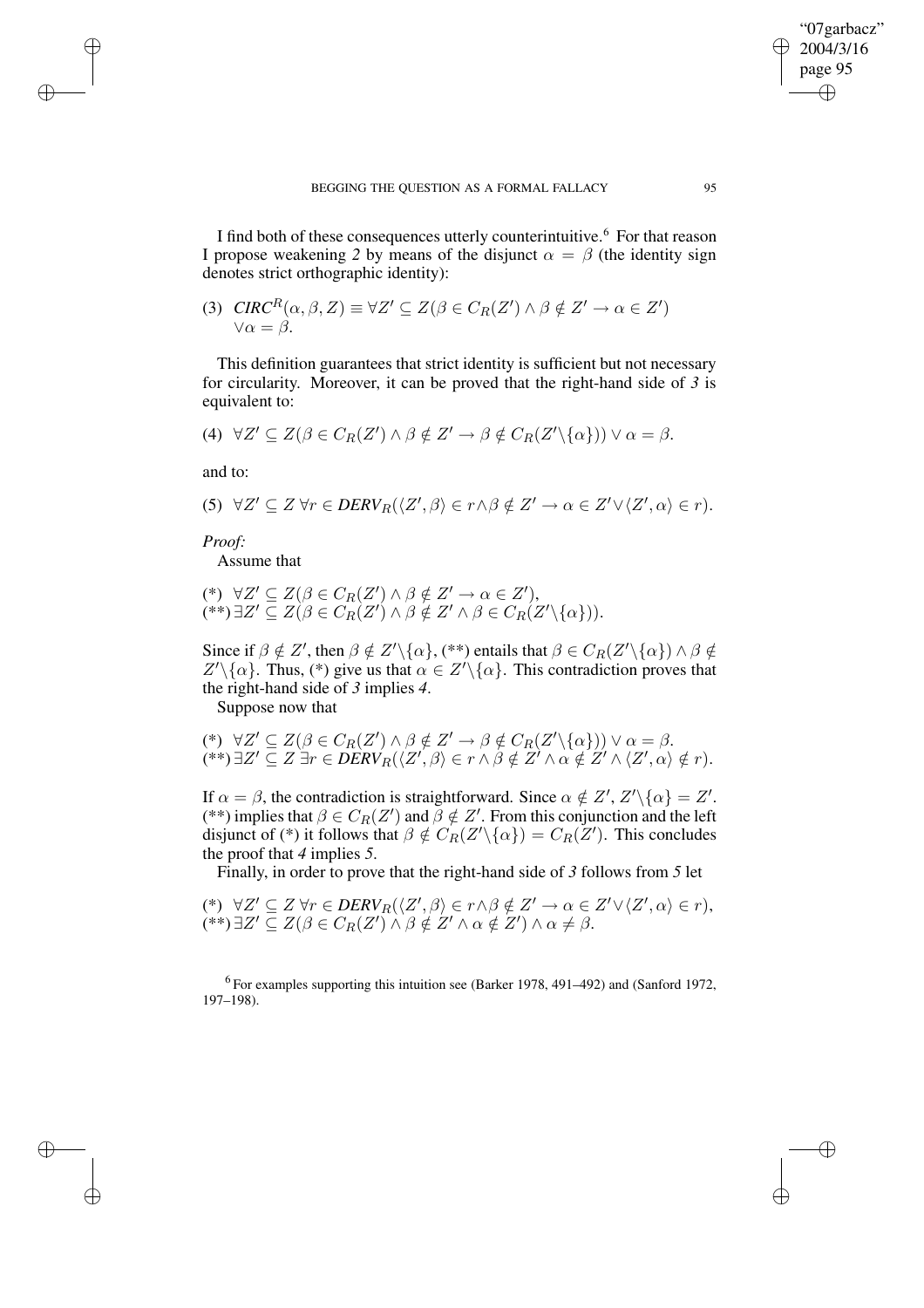✐

#### 96 PAWEŁ GARBACZ

Owing to D1(iv), if  $\beta \in C_R(Z')$ , then there is some finite set Y such that  $Y \subseteq Z'$  and  $\beta \in C_R(Y)$ . T5 and (\*\*) imply then that one of the R-derivable rules of inference has  $\langle Y, \beta \rangle$  as its only element, consequently the disjunction  $\alpha \in Y \vee \langle Y, \alpha \rangle \in r$  follows from (\*). The right disjunct is false because  $\alpha \neq \beta$  and the rule contains only one element, and the left disjunct contradicts  $\alpha \notin Z' \supseteq Y$  from (\*\*).

I hope these equivalences add some more plausibility to my claim that *3* is the adequate approximation of circularity. This is not, however, the whole story. *3* does not exclude the possibility that  $\beta$  is circular in respect of  $\alpha$  in Z only because the antecedent of the right-hand side of *3* is never fulfilled, i.e. only because  $\beta$  is  $C_R$ -independent from every subset of Z which does not include  $\beta$ . In this case you would not say that one has to resort to  $\alpha \in \mathbb{Z}$ in order to infer  $\beta$ , after all, there is no sentence in Z (apart perhaps from  $\beta$ itself) from which you may obtain  $\beta$ . 3 needs, then, the conjunct:

(6)  $\exists Z' \subseteq Z(\beta \in C_R(Z') \land \beta \notin Z').$ 

Finally, I submit the following definition of the probative circularity:

$$
(D21)CIRC^R(\alpha, \beta, Z) \equiv [(\forall Z' \subseteq Z(\beta \in C_R(Z') \land \beta \notin Z' \to \alpha \in Z')\lor \alpha = \beta) \land \exists Z' \subseteq Z(\beta \in C_R(Z') \land \beta \notin Z')].
$$

Subsequently (cf. WQB and SQB),

 $(D22)X \vdash \alpha \in WEAK-OB^{\langle E,R \rangle} \equiv X \vdash \alpha \in VALID^{\langle E,R \rangle} \wedge \exists \beta \in X$  $[\beta \in C_R(Y \cup {\{\alpha\}}) \wedge (\beta \in E \rightarrow \text{CIRC}^R(\alpha, \beta, E)) \wedge (\beta \notin E \rightarrow$  $CIRC^{R}(\alpha,\beta,BELIEF^{\langle E,R \rangle}))].$ 

 $(D23)X \vdash \alpha \in STRONG\text{-}QB^{\langle E,R \rangle} \equiv X \vdash \alpha \in \text{VALID}^{\langle E,R \rangle} \wedge \exists \beta \in X$  $[\beta \in C_R(Y \cup {\alpha}) \wedge (\beta \in E \rightarrow \text{CIRC}^R(\alpha, \beta, E)) \wedge (\beta \notin E \rightarrow$  $\mathit{CIRC}^R(\alpha,\beta,\mathit{BELIEF}^{\langle E,R \rangle} \cup \mathit{NEUTRAL}^{\langle E,R \rangle}$ ))].

# IV. *Extended definitions of begging the question*

The definitions D11–D23 will be now extended by making them relative to the logical depth of a questioner, referred to by the variable  $n$ , and to her metalogical depth, referred to by m:

$$
(ExD11) \ \ \text{BELIEF}_{n,m}^{\langle E,R \rangle} := C_{DERV_R^m}^n(E).
$$

✐

✐

✐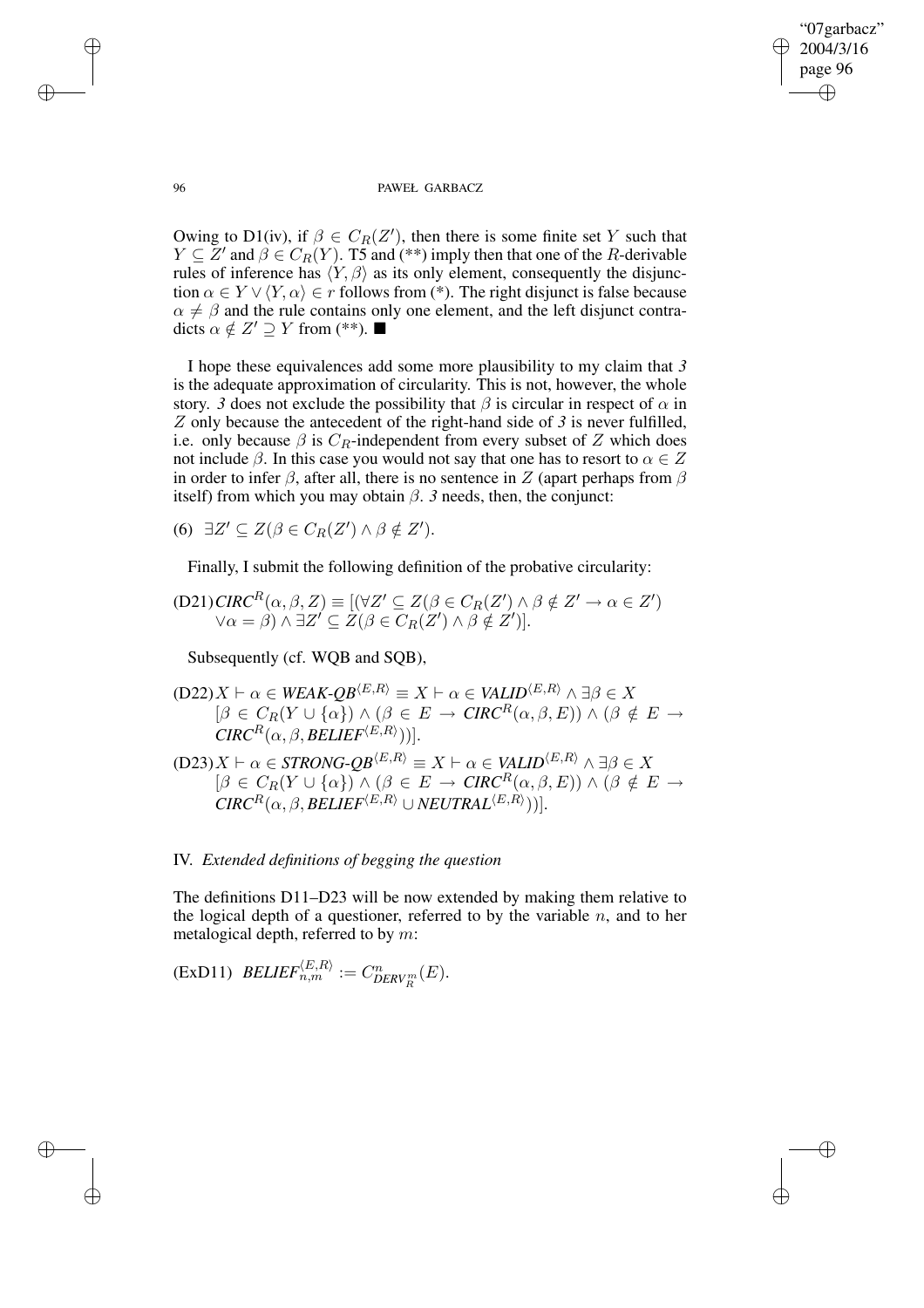$\langle E, R \rangle$  may derive sentences from *BELIEF* $_{n,m}^{(E,R)}$  in the n<sup>th</sup> step of inference if he uses rules from  $DERV_R^m$ .

$$
(ExD12) \quad \text{REJECT}_{n,m}^{(E,R)} := \{ \gamma \in L : C^n_{DERV_R^m}(BELIEF_{n,m}^{(E,R)} \cup \{ \gamma \}) = L \}.
$$

 $(\text{ExD13}) \;\; \text{NEUTRAL}^{\langle E,R \rangle}_{n,m} := L \backslash (\text{BELIEF}^{\langle E,R \rangle}_{n,m} \cup \text{REJECT}^{\langle E,R \rangle}_{n,m}).$ 

Observe that due to T12 it holds that

$$
\begin{aligned}\n\text{(T13)} \text{ (i)} \quad & n_1 \leq n_2 \to \text{BELIEF}_{n_1, m}^{\langle E, R \rangle} \subseteq \text{BELIEF}_{n_2, m}^{\langle E, R \rangle}. \\
\text{(ii)} \quad & m_1 \leq m_2 \to \text{BELIEF}_{n, m_1}^{\langle E, R \rangle} \subseteq \text{BELIEF}_{n, m_2}^{\langle E, R \rangle}.\n\end{aligned}
$$
\n
$$
\begin{aligned}\n\text{(T14)} \text{ (i)} \quad & n_1 \leq n_2 \to \text{REIECT}_{n_1, m}^{\langle E, R \rangle} \subseteq \text{REIECT}_{n_2, m}^{\langle E, R \rangle}, \\
\text{(ii)} \quad & m_1 \leq m_2 \to \text{REIECT}_{n, m_1}^{\langle E, R \rangle} \subseteq \text{REIECT}_{n, m_2}^{\langle E, R \rangle}.\n\end{aligned}
$$

The distinction between strongly grounded and grounded arguments now disappears while  $BELIEF_{0,m}^{\langle E,R \rangle} = E.$ 

$$
\begin{aligned} \n\text{(ExD14)} \quad X \vdash \alpha \in \text{GROUND}_{n,m}^{\langle E,R \rangle} \equiv X \subseteq \text{BELIEF}_{n,m}^{\langle E,R \rangle}.\\ \n\text{(ExD16)} \quad X \vdash \alpha \in \text{VALID}_{n,m}^{\langle E,R \rangle} \equiv \alpha \in C_{\text{DERV}_{R}^{m}}^{n}(Y \cup X). \n\end{aligned}
$$

The extension of the definition of *DRC* (D17) is not so trivial. Let me remind that our guiding intuition identifies the *DRC* of a sentence with the level of its implicitness. As the latter is relative to the metalogical depth of a questioner, so should be the former. Subsequently, since  $\{BELIEF_{n,m}^{(E,R)} : n \in \omega \}$ and  $\{REJECT_{n,m}^{(E,R)} : n \in \omega\}$  are well-ordered, we may express our intuition by the following definition:

$$
(ExD17)
$$

✐

✐

✐

✐

$$
\textit{DRC}_m^{\langle E, R \rangle}(\gamma) := \left\{ \begin{array}{ll} \frac{1}{\min{\{n:\gamma \in \textit{BELIEF}_{n,m}^{\langle E, R \rangle}\}+1}} & \textit{if $\gamma \in \textit{BELIEF}_{\omega,m}^{\langle E, R \rangle}$,} \\ 0 & \textit{if $\gamma \in \textit{NEUTRAL}_{\omega,m}^{\langle E, R \rangle}$,} \\ -\frac{1}{\min{\{n:\gamma \in \textit{REJECT}_{n,m}^{\langle E, R \rangle}\}}} & \textit{if $\gamma \in \textit{REJECT}_{\omega,m}^{\langle E, R \rangle}$.} \end{array} \right.
$$

Observe that the assumption on consistency of  $\langle E, R \rangle$ 's beliefs implies that if  $C_R(E) \notin E$ , then  $REJECT_{0,m}^{\langle E,R\rangle}=\emptyset.$ 

Therefore, the function  $-\frac{1}{\min(1-\epsilon)}$  $\frac{1}{\min\{n:\gamma \in REJECT_{n,m}^{(E,R)}\}}}$  is well defined if you admit that there are no actually logically omniscient questioners.

"07garbacz" 2004/3/16 page 97

✐

✐

✐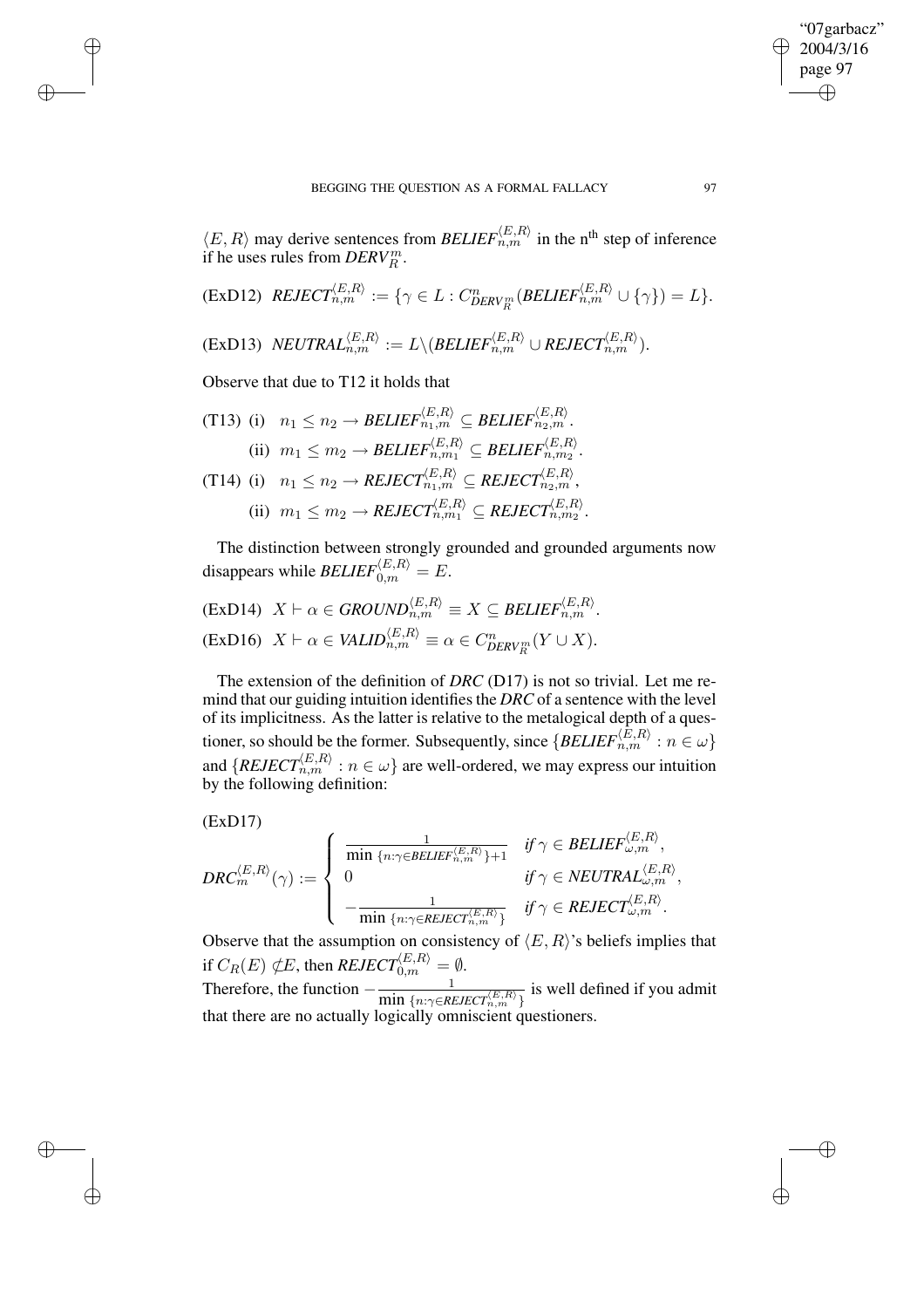$\bigoplus$ 

 $\bigoplus$ 

## 98 PAWEŁ GARBACZ

T8 and T11 entail that

(T15) (i) 
$$
BELIEF_{1,\omega}^{(E,R)} = BELIEF^{\langle E,R \rangle},
$$
  
\n(ii) 
$$
BELIEF_{\omega,\omega}^{(E,R)} = BELIEF^{\langle E,R \rangle}.
$$
  
\n(T16) (i) 
$$
RELIET_{1,\omega}^{(E,R)} = RELIET^{\langle E,R \rangle},
$$
  
\n(ii) 
$$
RELIECT_{\omega,\omega}^{(E,R)} = RELIECT^{\langle E,R \rangle}.
$$

Thus, my contention that ExD17 is a reasonable extension of D17 is supported by the theorem

(T17) 
$$
DRC_{\omega}^{\langle E,R\rangle} = DRC^{\langle E,R\rangle},
$$

that follows from T12, T15, and T16. Subsequently,

$$
\begin{aligned}\n(\text{ExD18}) \, X \vdash \alpha \in NON-SUPERFLUOUS_{m}^{\langle E,R \rangle} \equiv DRC_{m}^{\langle E,R \rangle}(\alpha) \\
&< \min \left\{ x : x = DRC_{m}^{\langle E,R \rangle}(\beta) \land \beta \in X \right\}.\n\end{aligned}
$$
\n
$$
\begin{aligned}\n(\text{ExD19}) \, EFFCIENT_{n,m}^{\langle E,R \rangle} := \text{VALID}_{n,m}^{\langle E,R \rangle} \cap GROUND_{n,m}^{\langle E,R \rangle} \\
(\text{ExD21}) \, CIRC_{n,m}^R(\alpha, \beta, Z) &= \left[ (\forall Z' \subseteq Z(\beta \in C_{DERV_{R}^m}^n(Z') \land \beta \notin Z' \land \alpha \in Z') \lor \alpha = \beta \right) \land \exists Z' \subseteq Z(\beta \in C_{DERV_{R}^m}^n(Z') \land \beta \notin Z') \right].\n\end{aligned}
$$
\n
$$
\begin{aligned}\n(\text{ExD22}) \, X \vdash \alpha \in WEAK-QB_{n,m}^{\langle E,R \rangle} \equiv X \vdash \alpha \in VALID_{n,m}^{\langle E,R \rangle} \land \exists \beta \in X \\
[\beta \in C_{DERV_{R}^m}^n(Y \cup \{\alpha\}) \land (\beta \in E \rightarrow CIRC_{n,m}^R(\alpha, \beta, E)) \\
\land (\beta \notin E \rightarrow CIRC_{n,m}^R(\alpha, \beta, BELIEF_{n,m}^{\langle E,R \rangle})) \big].\n\end{aligned}
$$
\n
$$
\begin{aligned}\n(\text{ExD23)} \, X \vdash \alpha \in STRONG-QB_{n,m}^{\langle E,R \rangle} \equiv X \vdash \alpha \in VALID_{n,m}^{\langle E,R \rangle} \\
\land \exists \beta \in X[\beta \in C_{DERV_{R}^m}^n(Y \cup \{\alpha\}) \land (\beta \in E \land CRLID_{n,m}^{\langle E,R \rangle})]\n\end{aligned}
$$
\n
$$
\begin{aligned}\n&\text{CKD23)} \, X \vdash \alpha \in STRONG-QB_{n,m}^{\langle E,R \rangle} \equiv X \vdash \alpha \in VALID_{n,m}^{\langle E,R \rangle} \\
&\to CIRC_{n,m}^R(\alpha, \beta, E)) \land (\beta \notin E \land CRLID_{n,m}^{\langle E,R \rangle})\n\end{aligned}
$$

V. *Some theorems*

The following four theorems 'explain' fallaciousness of question begging:

(T18) *WEAK-QB*
$$
_{n,m}^{\langle E,R\rangle}
$$
  $\cap$  *EFFICIENT* $_{n,m}^{\langle E,R\rangle} = \emptyset$ .

✐

✐

 $\oplus$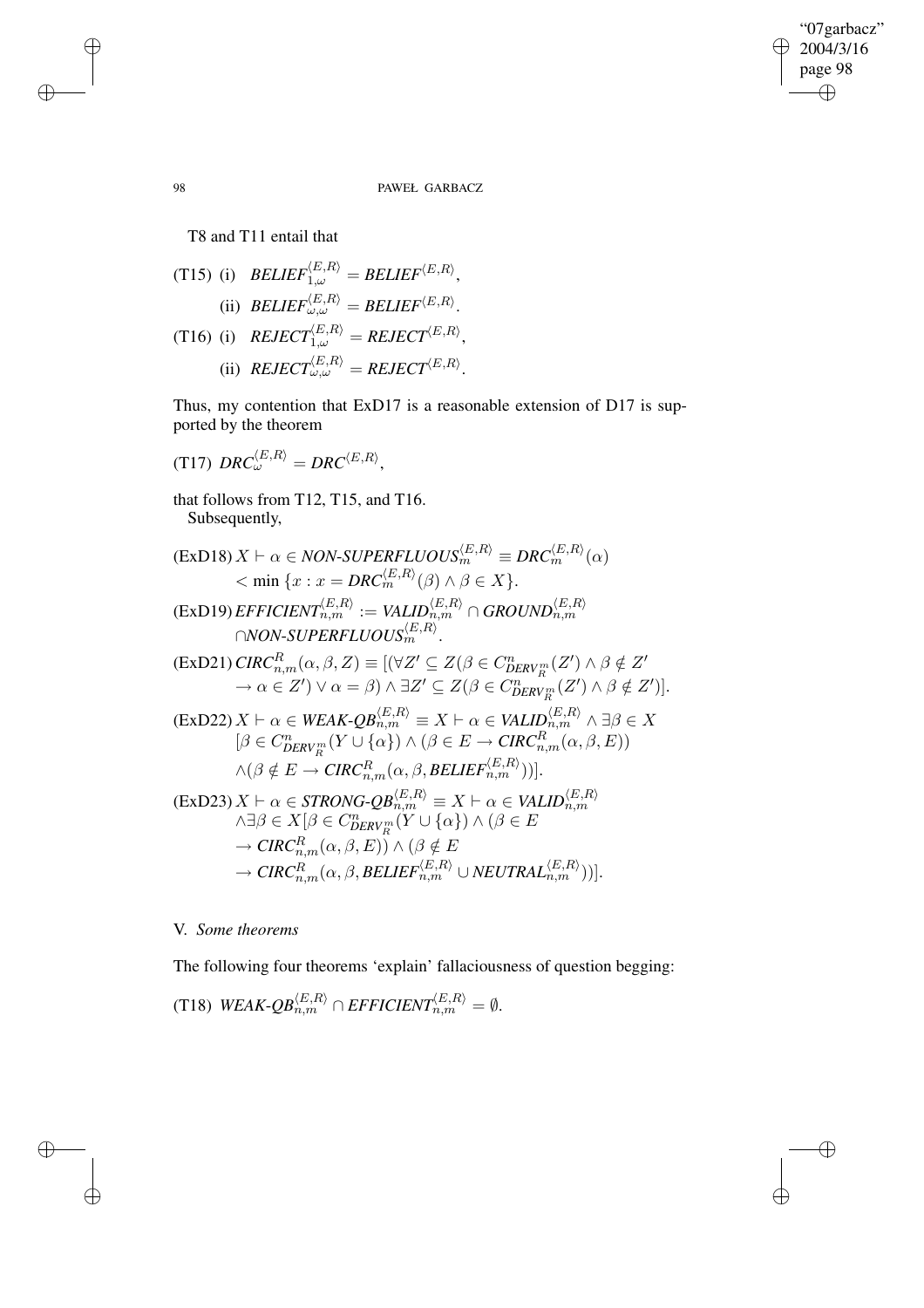# *Proof:*

✐

✐

Assume otherwise. Then there is an inference  $X \vdash \alpha$  such that it belongs both to  $WEAK-QB_{n,m}^{\langle E,R \rangle}$  and to  $EFFICIENT_{n,m}^{\langle E,R \rangle}$ . I will show that the inference is superfluous, what contradicts its efficiency.

Let  $\beta$  be the 'circular' premise. If  $\beta \in E$  and  $\alpha = \beta$ , then  $\alpha \in E$ , and the argument is superfluous because  $DRC_{n,m}^{\langle E,R\rangle}(\alpha) = DRC_{n,m}^{\langle E,R\rangle}(\beta) = 1$ . If  $\beta \in$  $E$  and  $\alpha \neq \beta$ , then  $\forall Z' \subseteq E(\beta \in C_{DERV_R^m}^n(Z') \land \beta \notin Z' \to \alpha \in Z')$  and for some set  $Z' \subseteq E$ ,  $(\beta \in C_{DERV_R^m}^n(Z') \land \beta \notin Z')$ . Therefore,  $\alpha \in Z' \subseteq E$ , and the argument is superfluous. If  $\beta \notin E$ , then  $\forall Z' \subseteq \text{BELIEF}_{n,m}^{(E,R)}(\beta \in$  $C_{DERV_R^m}^n(\bar{Z}') \wedge \beta \notin \bar{Z'} \to \alpha \in Z'$ ) or  $\alpha = \beta$ . For  $\alpha = \beta$ , the argument is superfluous. Suppose then  $\alpha \neq \beta$ . Since  $E \subseteq \text{BELIEF}_{n,m}^{(E,R)}$  and  $\beta \in$  $C_{DERV_R^m}^n(E)$  (the argument is grounded), therefore  $\alpha \in E$ . Consequently, the argument is superfluous, for now  $DRC_{n,m}^{(E,R)}(\beta) < DRC_{n,m}^{(E,R)}(\alpha) = 1$ .

(T19) *STRONG-QB*
$$
_{n,m}^{\langle E,R\rangle}
$$
  $\cap$  *EFFICIENT* $_{n,m}^{\langle E,R\rangle} = \emptyset$ .

The proof of T19 is similar. It is evident that T18 and T19 hold for potentially omniscient questioners as well.

 $(T20)$   $S \subseteq \text{BELIEF}^{\langle E, R \rangle} \rightarrow \text{WEAK-}OB^{\langle E, R \rangle} \cap \text{EFFICIENT}^{\langle E \cup S, R \rangle} = \emptyset.$ 

*Proof:*

Observe first that if  $S \subseteq \text{BELIEF}^{\langle E, R \rangle}$ , then  $\textit{GROUND}^{\langle E \cup S, R \rangle} = \textit{GROUND}^{\langle E, R \rangle}.$ 

Suppose that for some set of sentences  $S \subseteq \text{BELIEF}^{\langle E, R \rangle}$  there is an inference  $X \vdash \alpha$  included both in *WEAK-QB*<sup> $\langle E, R \rangle$ </sup> and in *EFFICIENT* $\langle E \cup S, R \rangle$ . Let  $\beta$  be the 'circular' premise. If  $\beta \notin E$ , then  $\forall Z' \subseteq \text{BELIEF}^{\langle E,R \rangle}(\beta \in$  $C_R(Z') \wedge \beta \notin Z' \to \alpha \in Z'$  or  $\alpha = \beta$ . Assume the left disjunct. Since  $E \subseteq \text{BELIEF}^{\langle E, R \rangle}$  and  $\beta \in C_R(E)$  (the argument is grounded for  $E \cup S$ , and thus for E), therefore  $\alpha \in E$ , and the argument is superfluous for  $\langle E \cup S, R \rangle$ . The remaining cases may be established along the lines of the previous proof. Consequently, the inference is not efficient for  $\langle E \cup S, R \rangle$ . ■

 $(T21)$   $S \subseteq BELIEF^{\langle E,R \rangle} \cup NEUTRAL^{\langle E,R \rangle} \rightarrow STRONG\text{-}QB^{\langle E,R \rangle}$  $\overline{C} = \overline{B}$   $\overline{B}$   $\overline{B}$   $\overline{C}$   $\overline{C}$   $\overline{C}$   $\overline{C}$   $\overline{C}$   $\overline{C}$   $\overline{C}$   $\overline{C}$   $\overline{C}$   $\overline{C}$   $\overline{C}$   $\overline{C}$   $\overline{C}$   $\overline{C}$   $\overline{C}$   $\overline{C}$   $\overline{C}$   $\overline{C}$   $\overline{C}$   $\overline{C}$   $\overline{C}$ 

# *Proof:*

✐

✐

Assume that there is a set of sentences  $S \subseteq \text{BELIEF}^{\langle E, R \rangle} \cup \text{NEUTRAL}$  $\langle E, R \rangle$  and an inference  $X \vdash \alpha$  such that it belongs both to *STRONG-QB* $\langle E, R \rangle$ 

"07garbacz" 2004/3/16 page 99

✐

✐

✐